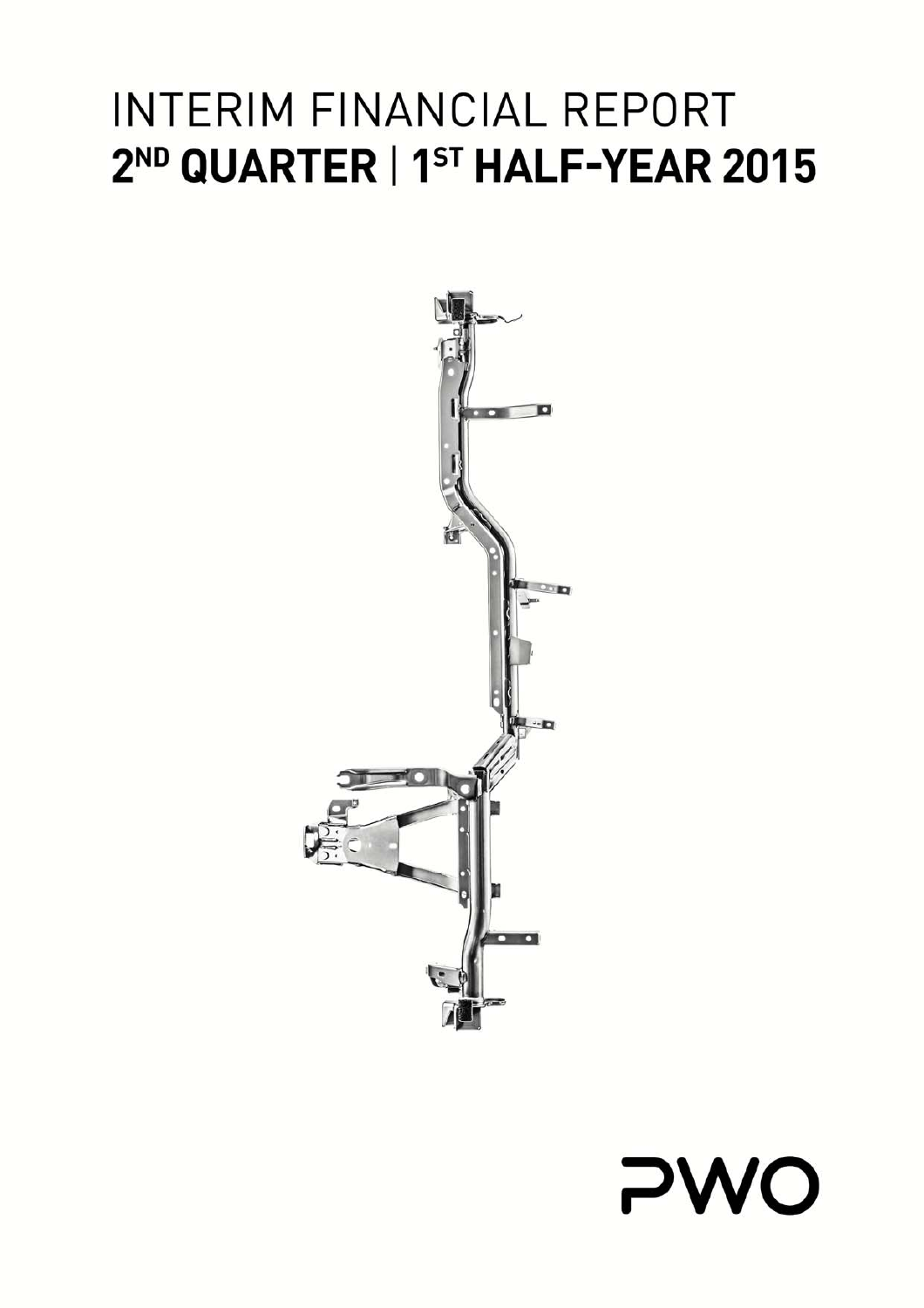# **CONTENTS**

- **3** LETTER OF THE MANAGEMENT BOARD
- **4** PWO SHARES
- **6** INTERIM GROUP MANAGEMENT REPORT
- **15** INTERIM CONSOLIDATED FINANCIAL **STATEMENTS**
- **22** NOTES TO THE INTERIM CONSOLIDATED FINANCIAL STATEMENTS
- **32** REPORT OF THE SUPERVISORY BOARD'S AUDIT COMMITTEE
- **33** GOVERNING BODIES | FINANCIAL CALENDAR CONTACTS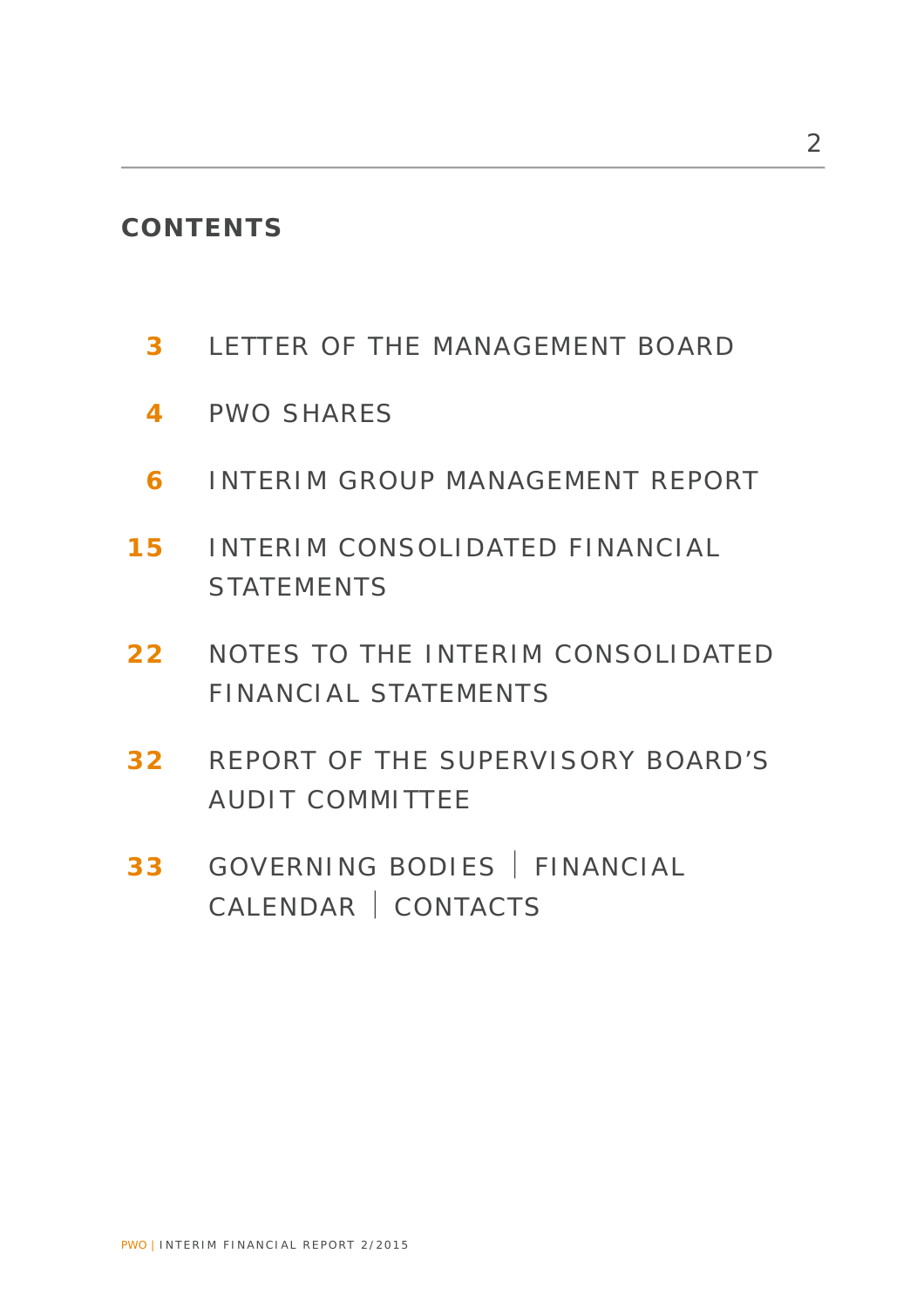# **LETTER OF THE MANAGEMENT BOARD**

Dear shareholders and business associates,

We are pleased to report a strong second quarter of 2015: Revenues increased 6.6 percent and total output rose even 8.0 percent. Excluding currency effects, EBIT climbed an outstanding 14.1 percent. Nearly all of our locations contributed to this rise. This trend demonstrates that the measures we have implemented to improve the Group's profitability are having an increasingly positive effect.

We are particularly delighted to see that our German location – excluding currency effects – has almost reached the level of profitability achieved in the prior year. We were able to largely compensate for the cost increases incurred in the current fiscal year despite the fact that personnel adjustments are only carried out gradually. In the course of the first half of the year, a total of fifty-five permanent employees have left our German location. By the end of the fiscal year, we will have completed a total reduction of one hundred employees in the indirect areas. The corresponding agreements for these reductions have already been made.

Our international locations also contributed to our positive performance. We are particularly pleased with our Czech location where we have already completed the construction necessary for future expansion. An additional press will be put into operation during the current fiscal year and a second press in the following year. Our Canadian location continues to forge ahead with its sound and steady development.

We are still working diligently to reduce the losses at our locations in Mexico and China. The focus in China this fiscal year is the start-up of our first assembly location. China and Mexico will continue to demand significant attention in the future. If the current slowdown in the Chinese market continues, this will not make our job any easier.

Nevertheless, we have reached important milestones and are on track to achieve our revenue and EBIT forecasts for the 2015 fiscal year. The strength of our new business in the first half of 2015 and our solid positioning for the large contracts currently being awarded, also highlight our successful business performance. Finally, our balance sheet ratios as of the end of June have already visibly improved as forecasted. These improvements were partly the result of valuation effects from pension provisions but also due to our ability to contain the rise in a number of line items on the asset side of the balance sheet.

Oberkirch, July 2015 The Management Board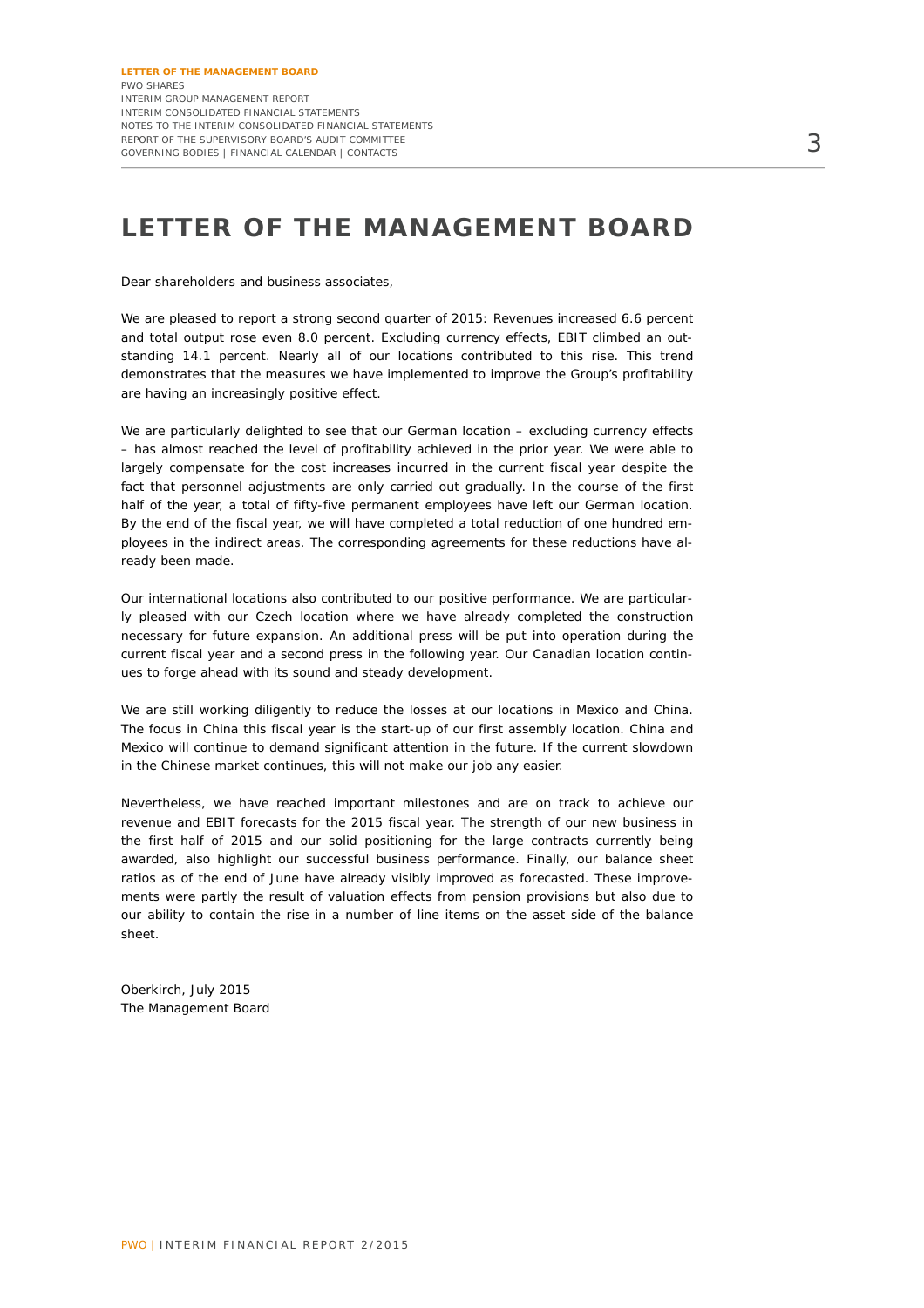# **PWO SHARES**

After a solid start in the 2015 trading year, the market consolidated as a result of the increasing burden from various geopolitical conflicts and crises. The temporary threat of national bankruptcy in Greece led to further albeit moderate price declines. The indices began to see broad-based increases with the first announcement of new negotiations for a third aid program for Greece. The continued willingness of the European Central Bank to provide markets with ample liquidity was the main reason price fluctuations in the first half of 2015 remained only moderate.

Correspondingly, the SDAX price index climbed almost 20 percent by the end of the first quarter to 4,396 points and closed at this level on June 30, 2015. Initially, the DAXsector Automobile price index significantly outpaced the sharp increase in the SDAX, but then declined in the further course of the six-month period. Reports of weak economic growth in China and stock price declines on Chinese stock markets caused fears of potentially weak automotive sales and rising price pressure in the future. As of the end of the first half-year, the DAXsector Automobile price index had an increase of 15 percent.

PWO shares participated in the market's positive development early in the year and were also affected by the weaker performance of the sector index in the further course of the first half. However, the shares failed to participate in the marginal recovery in automotive shares seen in June. Based on XETRA prices, PWO shares climbed 13 percent from their level of EUR 34.99 at the end of 2014 to EUR 39.50 at the end of June 2015, or slightly below the rise in the benchmark index.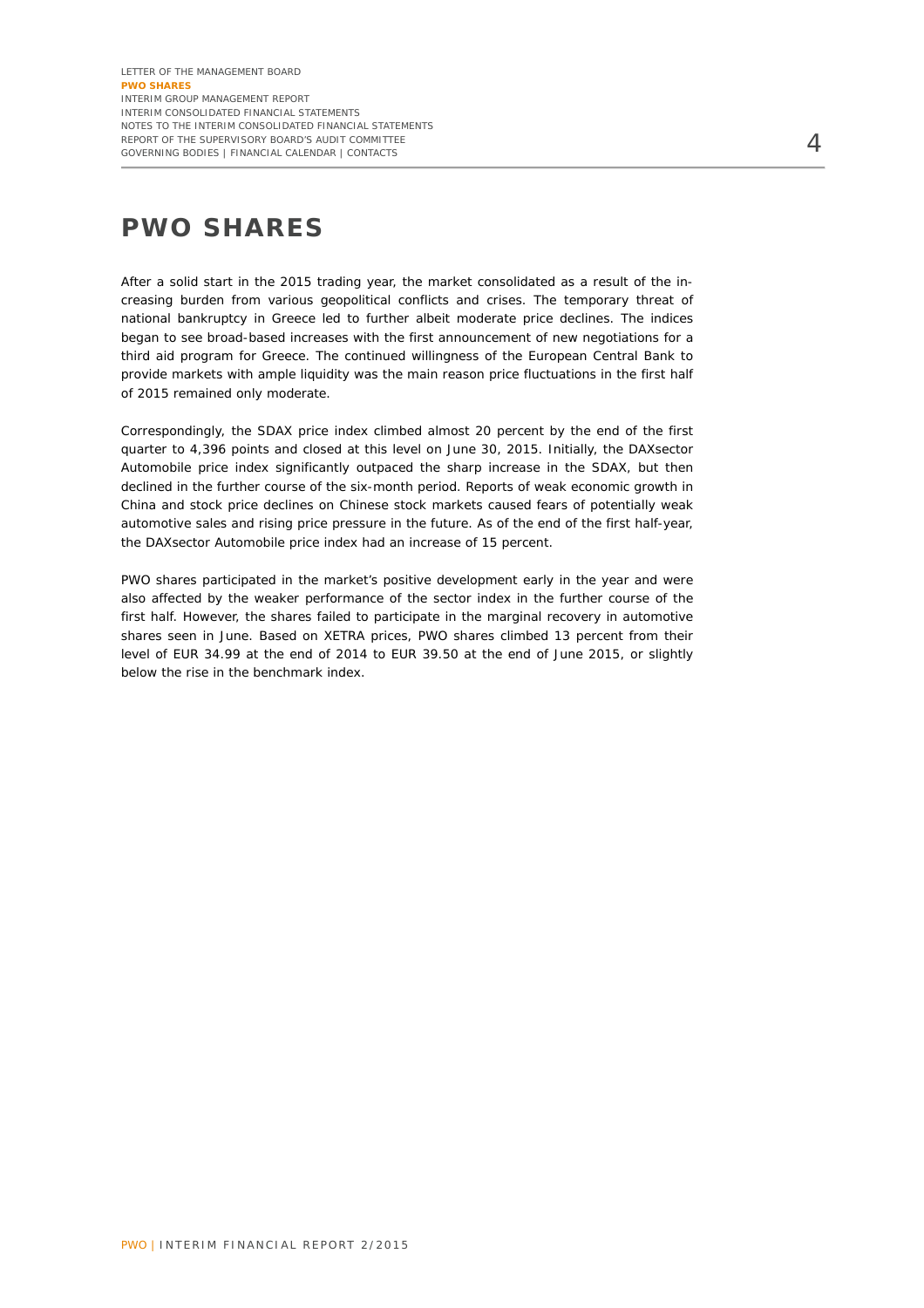### DIRECTORS' DEALINGS

All notifications received by the Company are published on the Company's website at www.progress-werk.de in the section "Investor Relations/PWO shares/Directors' Dealings".

### OTHER INFORMATION

| Number of shares issued as of June 30, 2015 | 3.125.000       |
|---------------------------------------------|-----------------|
| Treasury shares held as of June 30, 2015    | <b>None</b>     |
| Distribution per share for fiscal year 2014 | <b>EUR 1.45</b> |

### CURRENT SHAREHOLDER STRUCTURE

| Consult Invest Beteiligungsberatungs-GmbH, Böblingen   | 46.62%  |  |
|--------------------------------------------------------|---------|--|
| Free Float                                             | 53.38 % |  |
| > thereof Delta Lloyd N.V., Amsterdam, the Netherlands | 15.81 % |  |
| > thereof Sparkasse Offenburg/Ortenau, Offenburg       | 6.08%   |  |

Source: WpHG notifications, own analyses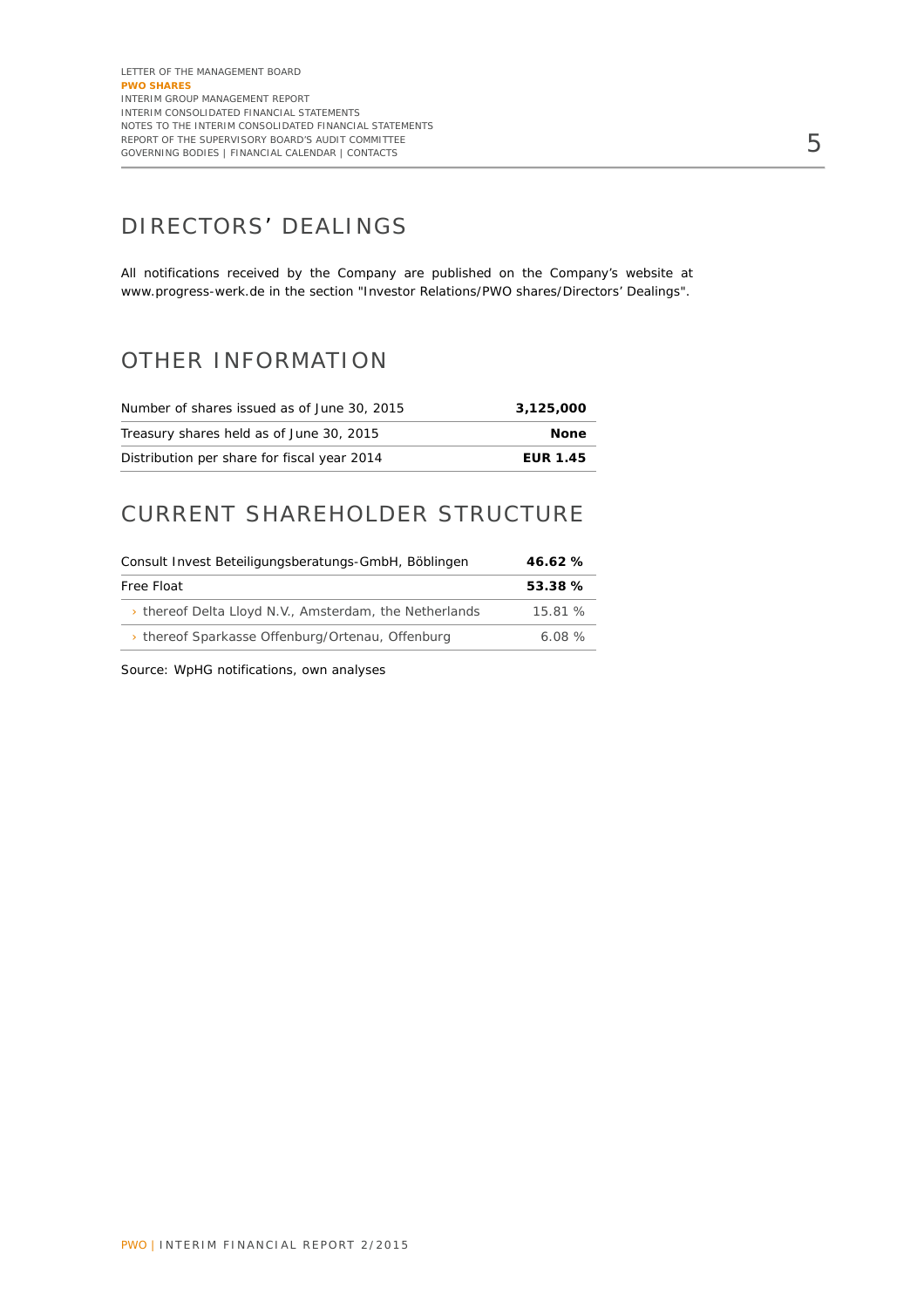# **INTERIM GROUP MANAGEMENT REPORT**

# REPORT ON ECONOMIC DEVELOPMENT: THE OVERALL ECONOMY

In the first half of 2015, the economic development of industrialized countries worldwide benefited from favorable financing conditions, low oil prices, improved conditions on the labor market, and generally more positive expectations for the future.

Europe's economy in the first half of 2015 profited not only from these same factors but also from a less restrictive fiscal policy and growing domestic demand. In the opinion of the Deutsche Bundesbank, Germany's moderate growth continued. The robust development of real wages fueled private consumption and the depreciation of the euro backed exports. The low ratio of unemployment, which declined further in the course of the second quarter to 6.2 percent, helped to fuel the upturn. Strong growth in order intake, which averaged 2.5 percent higher in the months of April and May compared to the first quarter of 2015, also indicates a continued pick-up in the months to come.

# REPORT ON ECONOMIC DEVELOPMENT: SECTOR TRENDS

#### **NEW REGISTRATIONS/SALES OF PASSENGER VEHICLES IN UNITS (SOURCES: GERMAN ASSOCITAION OF THE AUTOMOTIVE INDUSTRY, GERMAN FEDERAL MOTOR TRANSPORT AUTHORITY)**

| <b>REGION</b>        | 6M 2015   | Change vs. | 3M 2015   | Change vs. |
|----------------------|-----------|------------|-----------|------------|
|                      |           | 6M 2014    |           | 3M 2014    |
|                      |           | $(\%)$     |           | (% )       |
| Germany              | 1,618,949 | $+5.2$     | 757,630   | $+6.4$     |
| Western Europe       |           |            |           |            |
| $(EU15 + EFTA)$      | 6,919,900 | $+8.2$     | 3,401,800 | $+8.7$     |
| Europe               |           |            |           |            |
| $(EU28 + EFTA)^{-1}$ | 7.415.000 | $+8.2$     | 3.637.600 | $+8.5$     |
| Russia <sup>2</sup>  | 782,100   | $-36.4$    | 383,700   | $-36.3$    |
| USA <sup>2</sup>     | 8,485,500 | $+4.4$     | 3,937,000 | $+5.6$     |
| China                | 9,466,800 | $+6.9$     | 4.978.700 | $+11.3$    |

 $1$  Excluding Malta  $|$  <sup>2</sup> Light vehicles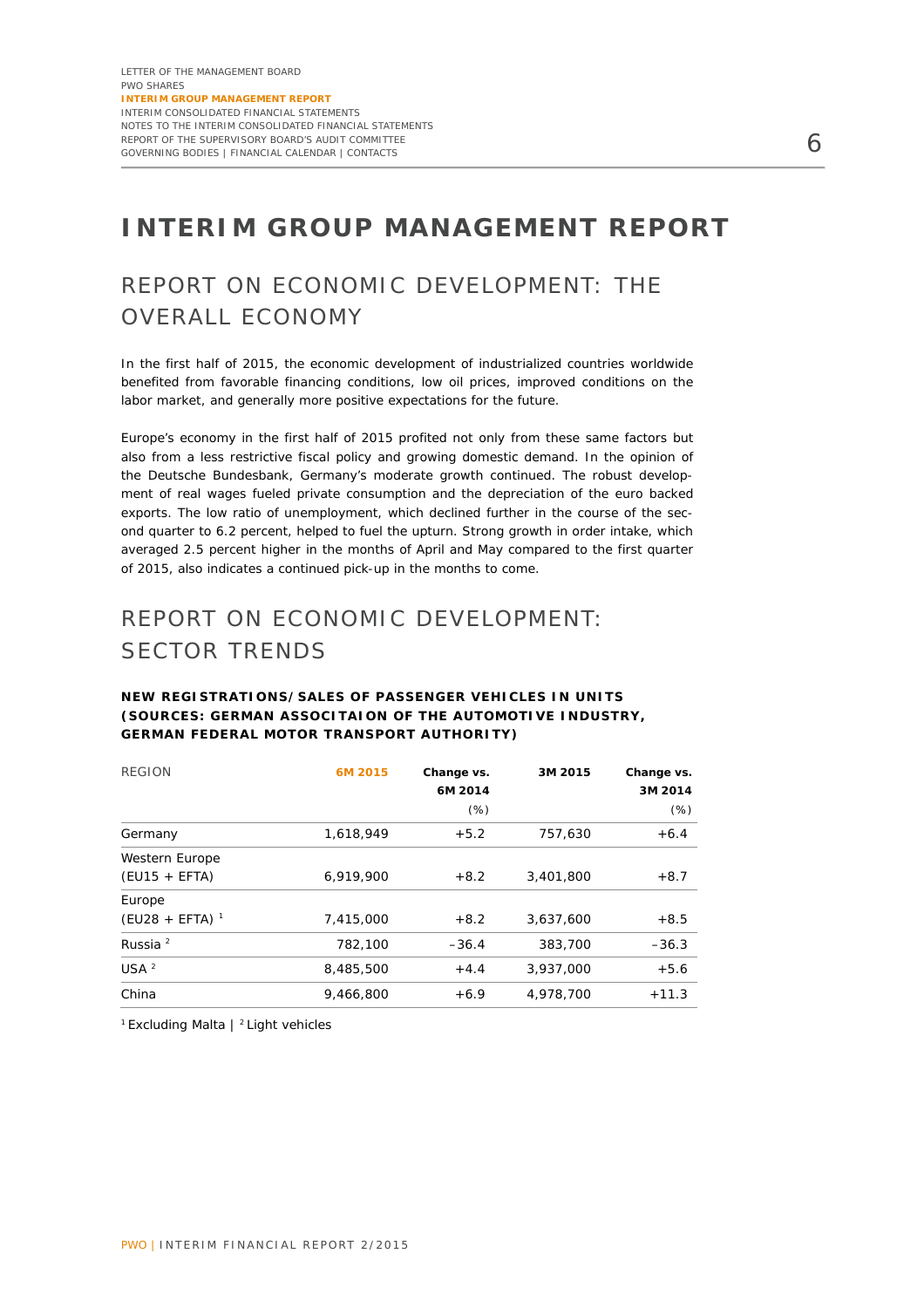In the automotive markets that are important for PWO, the positive development continued in the second quarter of 2015. Encouraging growth rates were achieved in both Germany and Europe. New registrations in Germany and in Western Europe, which increased 13 percent and 15 percent respectively in the month of June, resulted in particularly positive sentiment. This increase, however, was also supported by a higher number of selling days compared to the same month in the previous year. As shown in the table above, despite this strong growth in June, overall growth in the first half was slightly lower in both Europe and Germany in comparison to the first three months of the year.

The American market showed a similar trend. In this market, it is important to point out the diverging development of pick-up trucks versus passenger cars: While sales of pick-up trucks grew nearly 10 percent in the first six months, passenger cars – the traditional domain of the German manufacturers – declined slightly by 1 percent year-on-year.

There are still no signs of a substantial improvement in Russia. The normalization of growth rates in China, the world's most important single market, was generally expected; however, for the first time in several years there was concern because new vehicle sales in June failed to reach the prior year's level but instead fell by 2 percent.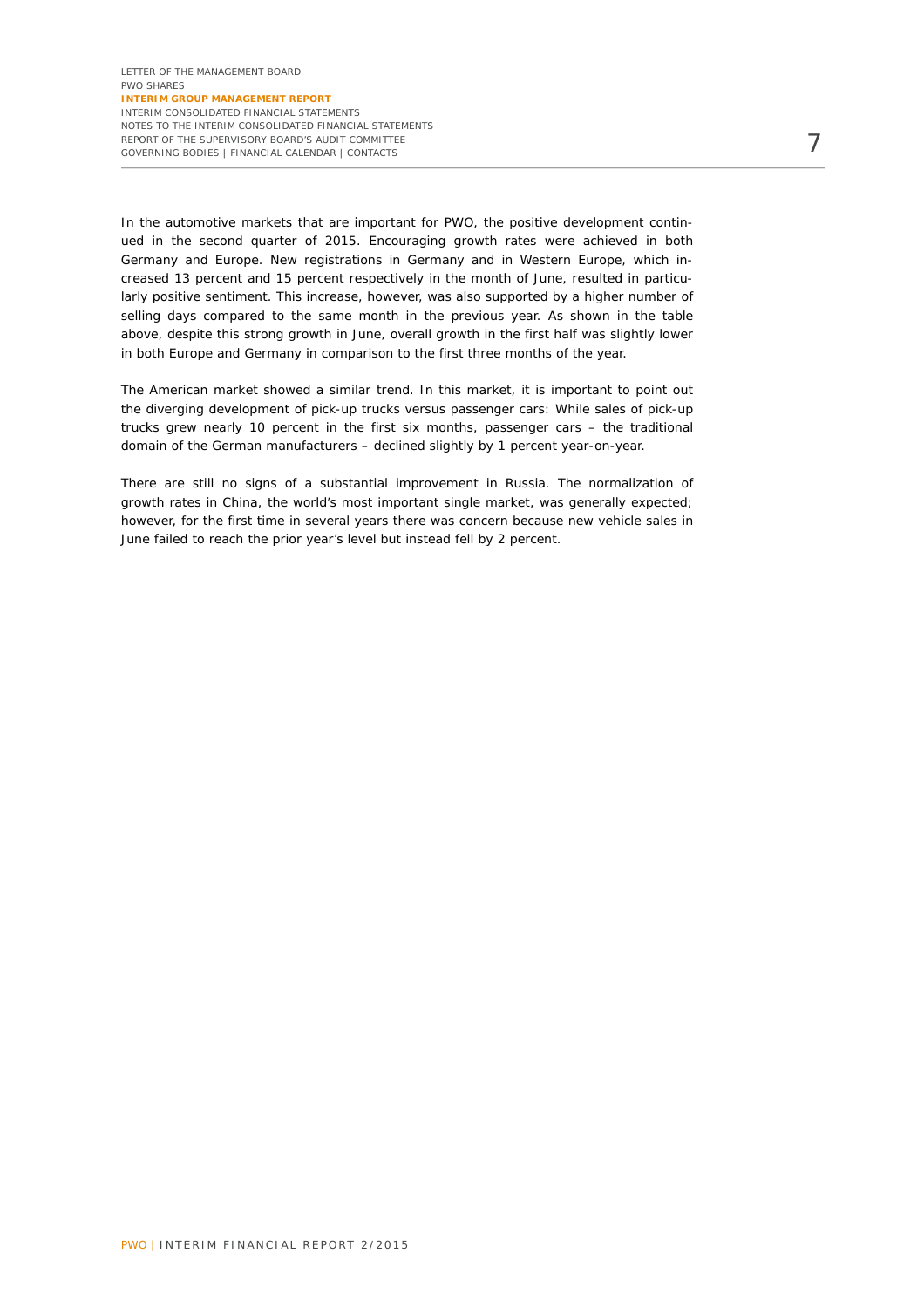# BUSINESS DEVELOPMENT: RESULTS OF OPERATIONS

We are delighted with the operating development in the second quarter of the current fiscal year despite the pressure from currency effects.

Revenues grew strongly at 6.6 percent to EUR 101.2 million (p/y: EUR 95.0 million). Total output even rose 8.0 percent to EUR 106.3 million (p/y: EUR 98.4 million). The reported decline in EBIT to EUR 3.9 million (p/y: EUR 4.8 million) was solely the result of currency effects in the amount of EUR –1.4 million (p/y: EUR 0.1 million). Excluding currency effects, EBIT achieved a significant above-average rise of 14.1 percent. Currency hedging is reflected in other operating income and expenses where it is reported as separate line items in the Notes of this interim financial report. To the extent that this concerns hedging transactions, other positions in the income statement are affected and are included therein.

The cost of materials ratio in the second quarter remained within the usual band of fluctuation typical for our business. We are very pleased with the steady ratio of staff costs. We were not only able to compensate for annual wage increases but also able to compensate for the effects of a one-hour reduction in unpaid weekly overtime at our Oberkirch location. The latter was a result of the successive expiration of our supplemental agreement at that location.

The depreciation/amortization ratio marginally increased in the course of our ongoing investments in the Group's expansion. The marked increase in other operating expenses resulted from the currency losses previously mentioned. Excluding these losses, the other operating expense ratio would have remained stable. Financial expenses declined as a result of continued favourable short-term interest rates. Net of higher tax expenses, net income for the period amounted to EUR 1.5 million (p/y: EUR 2.3 million).

The performance in the first half of 2015 was still impacted by the somewhat subdued start to the year. Growth in the first quarter was significantly below that of the second quarter. Moreover, the results of our efforts at improving profitability are only now becoming visible. Revenues in the six-month period grew 3.1 percent to EUR 200.8 million (p/y: EUR 194.7 million), total output rose 5.3 percent to EUR 209.5 million (p/y: EUR 198.9 million), while EBIT declined to EUR 9.6 million (p/y: EUR 10.8 million). The half-year figures include negative currency effects of EUR 0.7 million (p/y: EUR 0.0 million). Net income for the period amounted to EUR 4.7 million (p/y: EUR 5.5 million).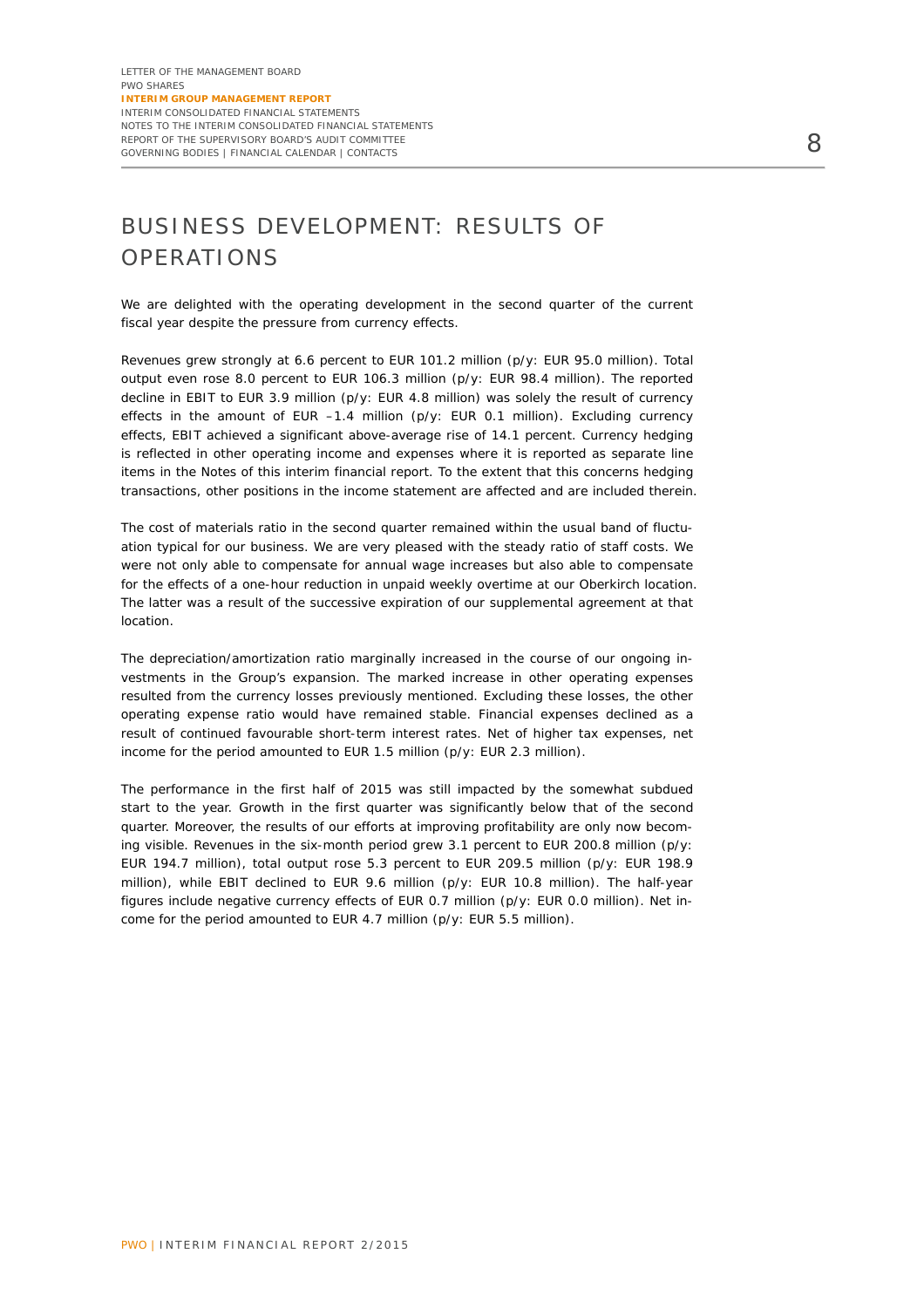### BUSINESS DEVELOPMENT: SEGMENTS

In the Germany segment, or the home location of Oberkirch, we achieved stable performance in our revenues, total output, and EBIT before currency effects during the second quarter of 2015 in comparison to the previous year. This development underscores the effectiveness of the measures we have implemented to increase the location's profitability. Currency effects amounted to EUR –0.4 million (p/y: EUR 0.1 million). In the six-month period, total revenues declined to EUR 122.7 million (p/y: EUR 127.3 million), total output amounted EUR 126.2 million (p/y: EUR 129.2 million), and EBIT reached EUR 5.0 million (p/y: EUR 6.4 million). As in the second quarter, currency effects in the half-year period totalled EUR –0.4 million (p/y: EUR 0.2 million).

Our Czech location, which comprises the Rest of Europe segment, continued its positive performance during the second quarter. Total revenues compared to the previous year even rose more than 30 percent due to a high level of invoicing and total output and EBIT grew close to 20 percent. In the first half-year, total revenues climbed substantially to EUR 33.3 million (p/y: EUR 26.7 million), total output increased to EUR 33.6 million (p/y: EUR 28.7 million), and EBIT had a below-average rise to just EUR 3.8 million (p/y: EUR 3.6 million) due to higher expenses related to the location's expansion in the first quarter. Changes in exchanges rates played a minor role in the half-year as they did in the quarters.

The NAFTA Area segment, which comprises our locations in Canada and Mexico, reported a significant surge in business in the second quarter compared to the prior year and an improvement in EBIT. Currency effects amounted to EUR –0.6 million (p/y: EUR 0.0 million).

In the six-month period, total revenues advanced to EUR 46.4 million (p/y: EUR 42.8 million) and total output even rose to EUR 48.2 million (p/y: EUR 42.4 million). EBIT declined slightly to EUR 1.2 million (p/y: EUR 1.4 million). This decline is solely the result of currency effects of EUR –0.9 million (p/y: EUR 0.2 million). At the same time, both of the NAFTA Area segment locations generated growth during the six-month period. We continue to report a loss in Mexico and still believe it will be a challenge to reach a satisfying level of profitability.

The high year-over-year growth in total revenues and total output in the first three months in our Asia segment, which comprises the Suzhou production location and the Shenyang assembly location (both in China), continued during the second quarter. EBIT was affected by currency effects of EUR –0.5 million (p/y: EUR 0.1 million). We generated revenues of EUR 7.8 million (p/y: EUR 6.8 million) and total output of EUR 10.8 million (p/y: EUR 7.5 million) in the first six months of the 2015 fiscal year. EBIT in the first half-year was EUR –0.4 million (p/y: EUR –0.7 million) and was mainly influenced by currency gains of EUR 1.0 million (p/y: EUR –0.1 million), which, as described, significantly declined in the course of the second quarter.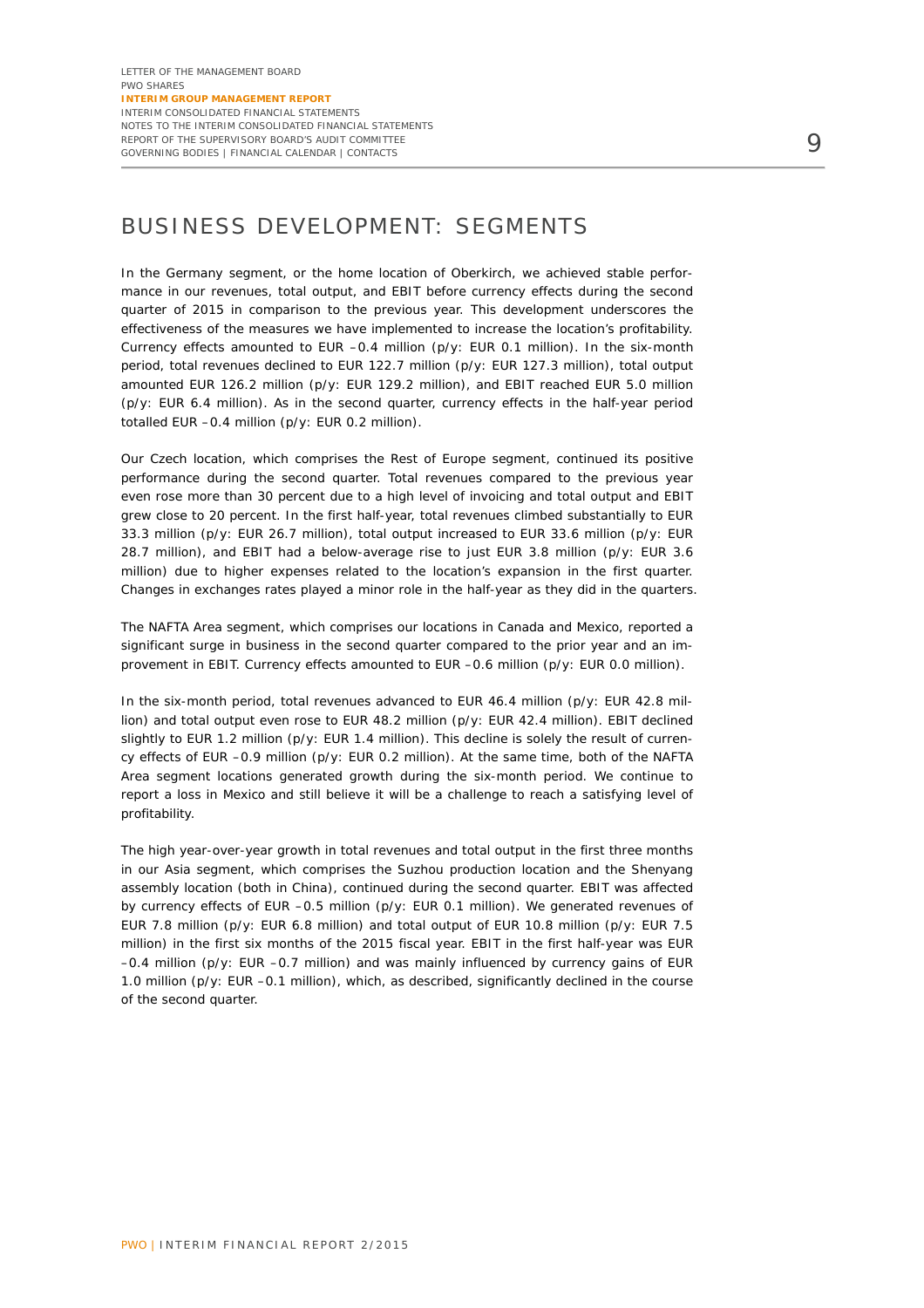### NET ASSETS AND FINANCIAL POSITION

The PWO Group's balance sheet ratios showed visible improvement as of the reporting date. This was supported by a lower rise in assets and as a result of valuation effects on pension provisions.

As of the reporting date, the Group's total assets had grown by EUR 25.7 million to EUR 367.2 million compared to EUR 341.5 million at the end of the prior fiscal year. This rise occurred solely in the first quarter of the current fiscal year due, in particular, to a significant rise in property, plant and equipment, inventories, receivables and other assets. We successfully contained any further rises in balance sheet items during the second quarter. Receivables and other assets declined in absolute terms in the context of a newly concluded factoring agreement for trade receivables.

On the liabilities side of the balance sheet, equity grew to EUR 101.0 million as of the end of the quarter from EUR 96.1 million at the end of the prior fiscal year despite the dividend distribution following the Annual General Meeting in May 2015. This rise resulted mainly from a lower valuation attributed to defined pension plans because of the change in capital market interest rates. Regardless, the accumulated actuarial losses within equity still amounted to EUR 13.2 million.

The increase in total assets in the course of the first six months of 2015 was financed mainly through the increase in trade payables to EUR 55.5 million after EUR 49.8 million, as well as by the rise in current financial liabilities to EUR 52.9 million from EUR 35.2 million.

The equity ratio improved overall during the quarter and increased by almost two percentage points to 27.5 percent, bringing it close to its level of 28.1 percent at the end of the previous fiscal year. Although the increase in current and non-current financial liabilities was limited to EUR 3.5 million in the second quarter they still grew a total of EUR 18.0 million in the first six months. As of the reporting date, total financial liabilities amounted to EUR 148.4 million compared to EUR 130.4 million on December 31, 2014. Gearing (net financial liabilities in percent of equity) increased accordingly to 144.1 percent after 130.1 percent. This equals an improvement of almost four percentage points during the quarter.

The positive development of the balance sheet ratios is also reflected in the statement of cash flows. Cash flow from operating activities in the first half of 2015 amounted to EUR 3.5 million (p/y: EUR –7.5 million). The second quarter even saw a total of EUR 10.5 million in operating cash flow.

Cash flow from investing activities totalled EUR –15.7 million (p/y: EUR –11.4 million) in the six-month period. The investments made in this reporting period are described in a separate section of this interim financial report. As a result, free cash flow after interest paid and received amounted to EUR –14.4 million (p/y: EUR –21.2 million). A net change in cash and cash equivalents of EUR –10.0 million (p/y: EUR 6.1 million) was recorded and included proceeds from borrowings amounting to a net EUR 9.0 million (p/y: EUR 33.0 million) as well as a dividend payment of EUR 4.5 million (p/y: EUR 5.6 million).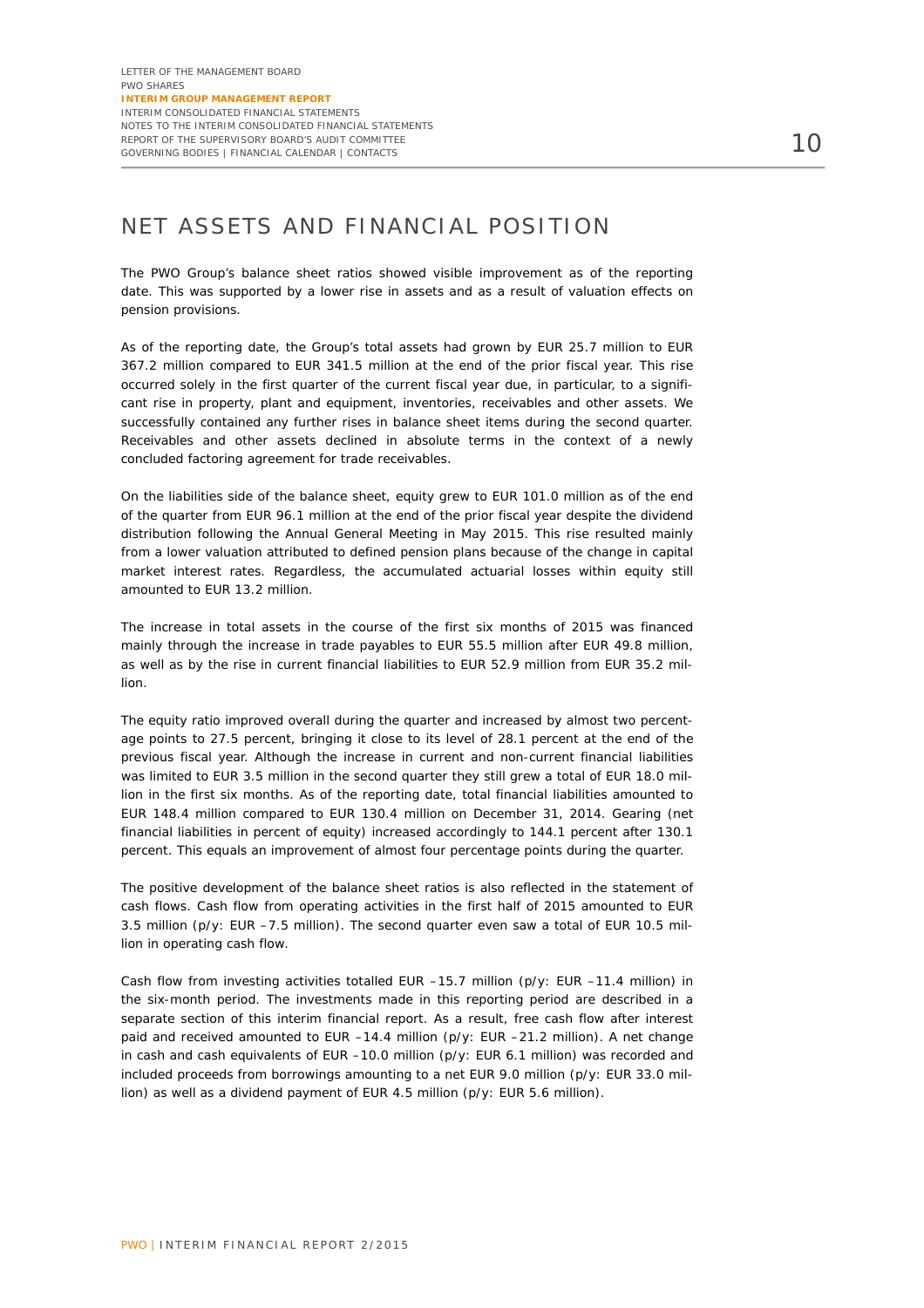### NEW BUSINESS

In the first half of the current fiscal year, we acquired new contracts for future series production with a lifetime volume of around EUR 175 million. We also received related tool orders totalling approximately EUR 12 million.

One of the larger projects is a follow-up contract for a cross-member currently in production as well as several contracts for air suspension components. This allowed us to further solidify our lead in the strong growing market for air suspension components.

The new business acquired is mainly for our locations in Oberkirch and China. This will help us to secure our future growth and capacity utilization in these locations. Most of these new orders will start-up in the next two years – a practice that is standard in our business. Contracts typically have terms of five to eight years.

At the end of the first half-year, we are on track to reach our 2015 target for new business and to significantly exceed the EUR 260 million in series production orders and the roughly EUR 20 million in related tool volumes achieved in the previous year. Several contract awards are scheduled for the upcoming quarters that will be pertinent to our entire product range and all of our locations. We are confident that we will be able to win a meaningful amount of volume.

### INVESTMENTS

The PWO Group's investments in the first half  $-$  as presented in the segment report  $$ amounted to EUR 15.8 million (p/y: EUR 12.7 million). Of this amount, EUR 4.4 million (p/y: EUR 8.5 million) was used at our Oberkirch location mainly for a new office building to be completed in the fall of 2016. The new gate, which was moved to optimize operating logistics, includes state-of the art truck control and is now fully functional.

A total of EUR 7.8 million (p/y: EUR 1.0 million) was invested in our Czech Republic location in the half-year reporting period. In the meantime, the construction for the strategic expansion announced in the summer of 2014 is nearly complete. A total of 12,000 m<sup>2</sup> of additional operating space was created which more than doubled the location's floor space. Moreover, upfront payments for the purchase of an additional forming press were also made in the first half-year.

Investments were still at a low level in the NAFTA Area during the first six months and amounted to EUR 1.2 million (p/y: EUR 3.0 million). In Mexico we invested in additional welding cells for future series productions in the first half-year, while no major measures were scheduled at our Canadian location.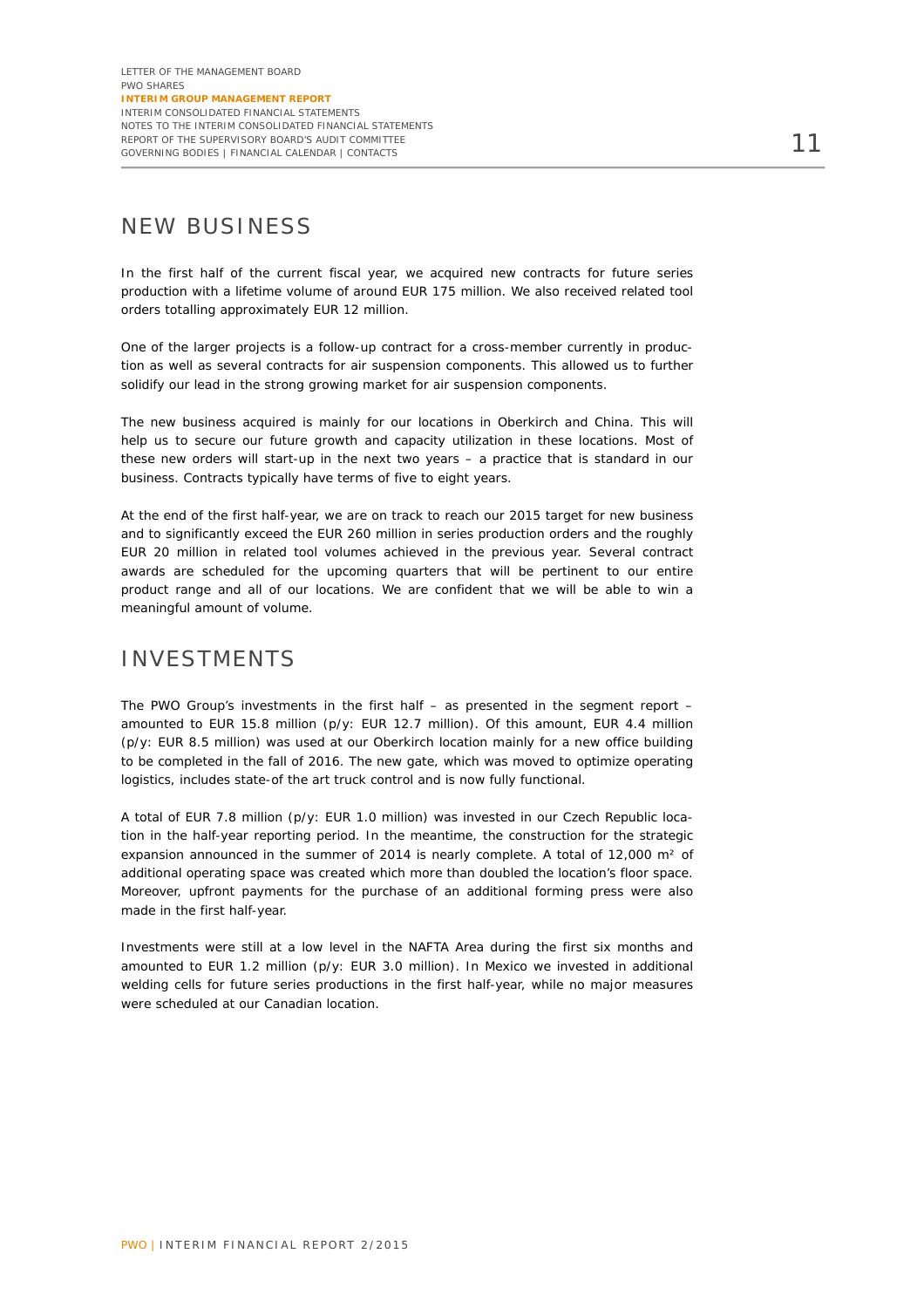We invested a total of EUR 2.5 million (p/y: EUR 0.3 million) in our two Chinese locations during the six-month period. These investments mainly concerned the construction of a new assembly and logistics facility at our production location of Suzhou and the development of the Group's first assembly location situated in Shenyang.

Total investment of EUR 33 million is planned in the current fiscal year, which will not only be used at our largest location of Oberkirch but also for the further growth of our site in the Czech Republic.

### EMPLOYEES

At the end of the first half-year, the PWO Group had a total of 3,122 employees compared to 3,125 employees at the end of the 2014 fiscal year. Among the employees were 132 young people who completed vocational training. While we significantly increased the number of employees at our fast-growing Czech location in the first six months from 496 to 588, we reduced the number of employees at our other locations.

By the end of June, Germany had 1,511 employees after its total of 1,549 on December 31, 2014. We are rapidly completing our current personnel adjustments and, in the first halfyear, we successively reduced the number of permanent employees by a total of 55. Due to production needs, there were 17 more temporary workers than on December 31, 2014.

The number of employees at our Canadian location remained virtually unchanged at 260 employees compared to 257. In Mexico, the number of employees fell from 534 to 503 in the first half-year. We are still striving to attract the most qualified staff in this country and retain staff loyalty so that overall productivity increases. At both of our Chinese locations we reduced the number of employees from 289 at the end of the previous fiscal year to a total of 260.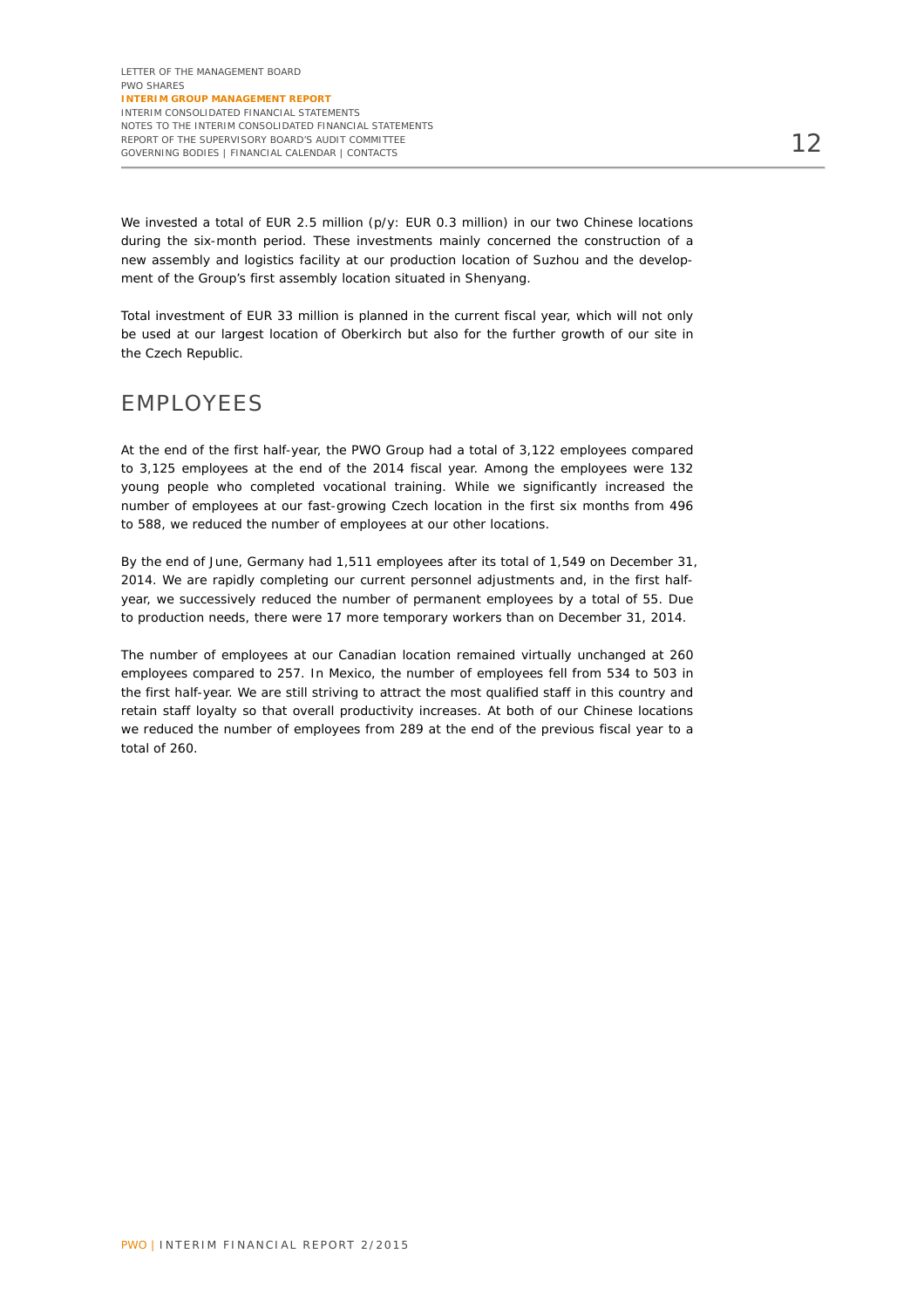### REPORT ON OPPORTUNITIES AND RISKS

The opportunities and risks for the development of the PWO Group and its segments that were described in the 2014 annual report continue to be valid.

Positive signals recently came from the automotive industry, particularly from those in Germany and Europe. The German Association of the Automotive Industry (VDA) continues to expect Germany to see a rise in new registrations, production, and exports of 2 percent. The Association of European Automobile Manufacturers (ACEA) recently raised its expectations for new registrations in Europe in 2015 to a rise of 5 percent. The performance of the German and European markets should support our positive development.

However, a reduction in the losses at our Mexican location will continue to be a major challenge. In addition, the risks to the growth of our Chinese locations have significantly increased. The CAAM (China Association of Automobile Manufacturers) reduced its 2015 growth forecast from 7% to 3% after a disappointing first half-year and particularly following the weak June figures.

The generally positive trend in the world economy should continue for the remainder of the year. According to the International Monetary Fund (IMF), the European economy will not be endangered by the current economic crisis in Greece; in fact, in its outlook published in July 2015, the IMF even raised its growth estimates for several of the southern European countries. Estimates for the United States were lowered slightly by the IMF due to the slowdown after the harsh winter. For the industrialized countries, the IMF expects overall growth to accelerate to 2.1 percent in 2015.

China is still forecast to maintain real GDP growth at 6.8 percent, or slightly below the rate of the previous year. In Russia, a contraction of –3.4 percent is expected – slightly lower than previously feared. Both the IMF and the Federal Government expect Germany to achieve real GDP growth of 1.8 percent in 2015. The IMF points to higher financial risks from the increased volatility of the financial and real estate markets as being particular risks to the global economy. This statement is particularly true for the bond markets where risk premiums for long-term bonds are considered very low.

### OUTLOOK

The strong growth in revenues and EBIT in particular during the second quarter of 2015 fully support our forecasts for the current fiscal year of an increase in revenues from EUR 381.1 million to approximately EUR 400 million. EBIT is expected to improve from EUR 16.7 million to roughly EUR 19 million. EBIT in the first half of 2015 was burdened by negative currency effects of EUR 0.7 million, whereas EBIT in fiscal year 2014 had contained positive currency effects of EUR 1.7 million and EUR 4.0 million in non-recurring expenses for personnel adjustments.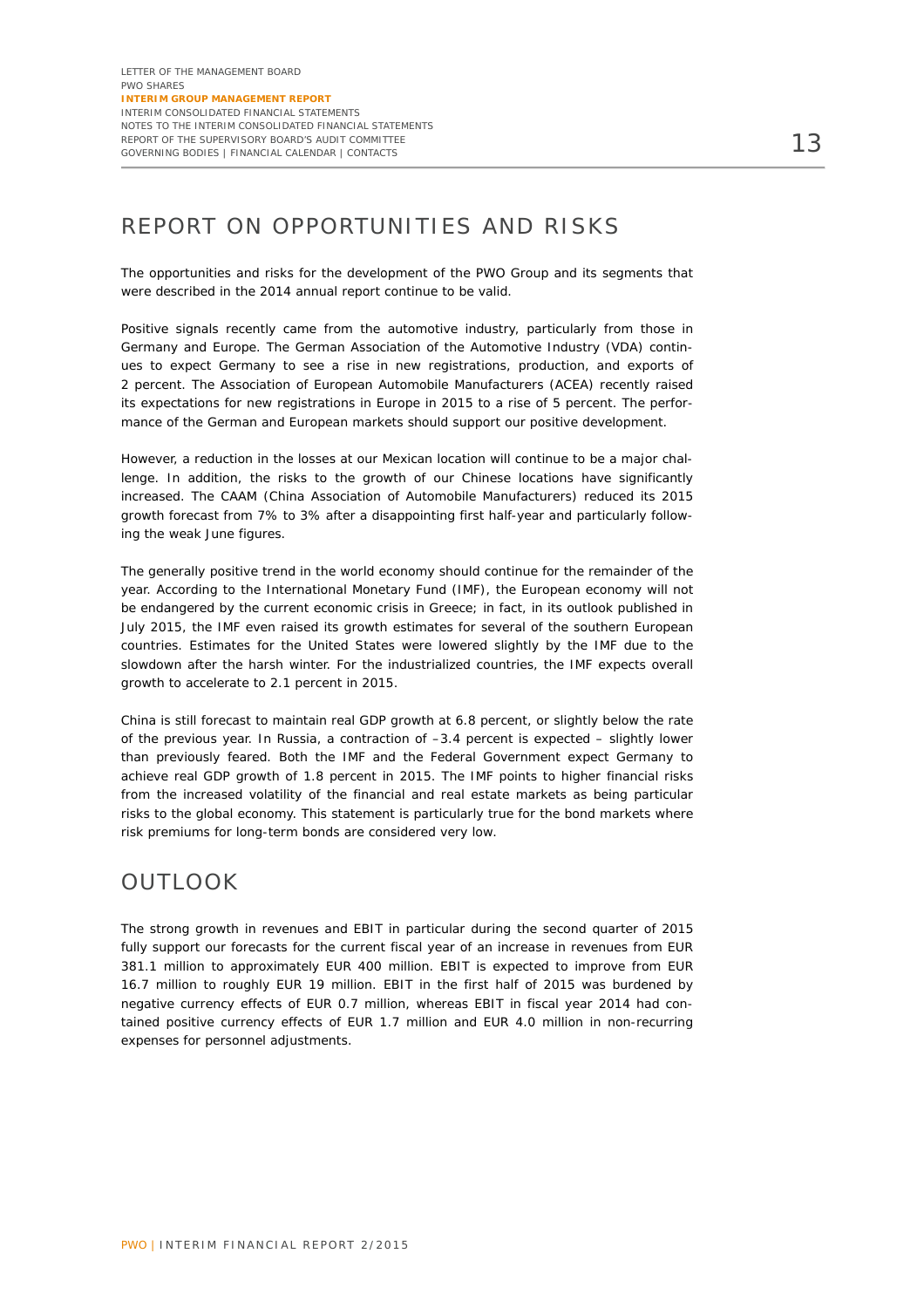### RESPONSIBILITY STATEMENT

"We hereby confirm to the best of our knowledge, and in accordance with the accounting standards applicable for interim reporting, that the interim consolidated financial statements give a true and fair view of the net assets, financial position, and results of operations of the Group. Furthermore, the interim group management report conveys a fair review of the development of the business including the results and the position of the Group, together with a description of the important opportunities and risks for the expected development of the Group for the remainder of the fiscal year."

Oberkirch, July 21, 2015

The Management Board

Dr. Volker Simon (Speaker) Bernd Bartmann Dr. Winfried Blümel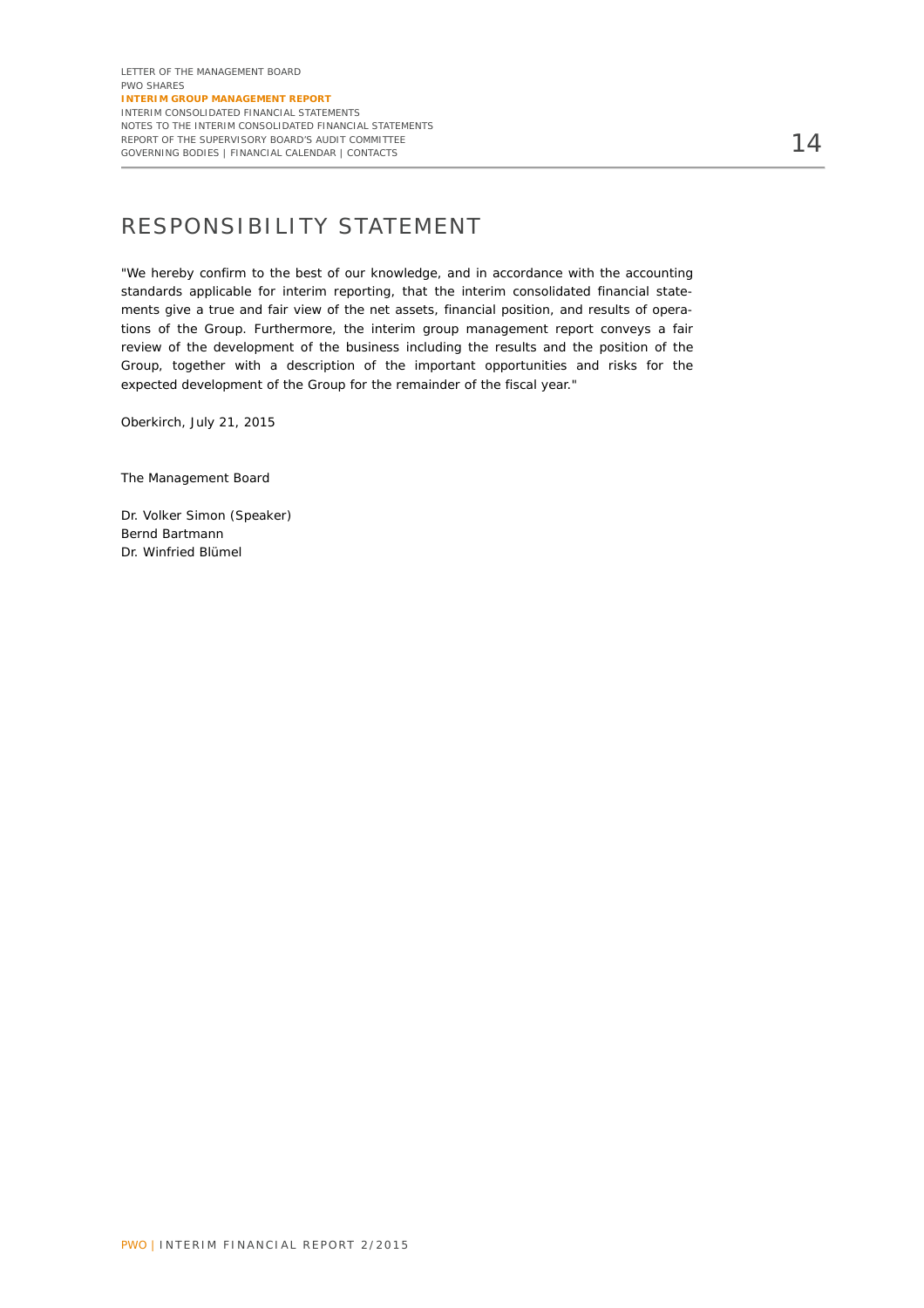# **CONSOLIDATED INCOME STATEMENT**

|                                        | 2nd Quarter 2015 |         | 2nd Quarter 2014 |         |
|----------------------------------------|------------------|---------|------------------|---------|
|                                        | <b>EURK</b>      | % share | <b>EURK</b>      | % share |
| Revenue                                | 101,208          | 95.2    | 94,986           | 96.5    |
| Change in finished goods and work-in-  |                  |         |                  |         |
| progress / other own work capitalized  | 5,062            | 4.8     | 3,455            | 3.5     |
| <b>TOTAL OUTPUT</b>                    | 106,270          | 100.0   | 98,441           | 100.0   |
|                                        |                  |         |                  |         |
| Other operating income                 | 1,447            | 1.4     | 822              | 0.8     |
| Cost of materials                      | 58,403           | 55.0    | 52,824           | 53.7    |
| Staff costs                            | 28,415           | 26.7    | 26,457           | 26.9    |
| Depreciation and amortization          | 6,279            | 5.9     | 5,668            | 5.7     |
| Other operating expenses               | 10,685           | 10.1    | 9,551            | 9.7     |
| <b>EBIT</b>                            | 3,935            | 3.7     | 4,763            | 4.8     |
|                                        |                  |         |                  |         |
| <b>Financial expenses</b>              | 1,460            | 1.4     | 1,594            | 1.6     |
| <b>EBT</b>                             | 2,475            | 2.3     | 3,169            | 3.2     |
|                                        |                  |         |                  |         |
| Income taxes                           | 952              | 0.9     | 912              | 0.9     |
| <b>NET INCOME FOR THE PERIOD</b>       | 1,523            | 1.4     | 2,257            | 2.3     |
|                                        |                  |         |                  |         |
| Earnings per share in EUR <sup>1</sup> | 0.49             |         | 0.72             |         |

 $1$  The calculation of earnings per share is discussed on page 26.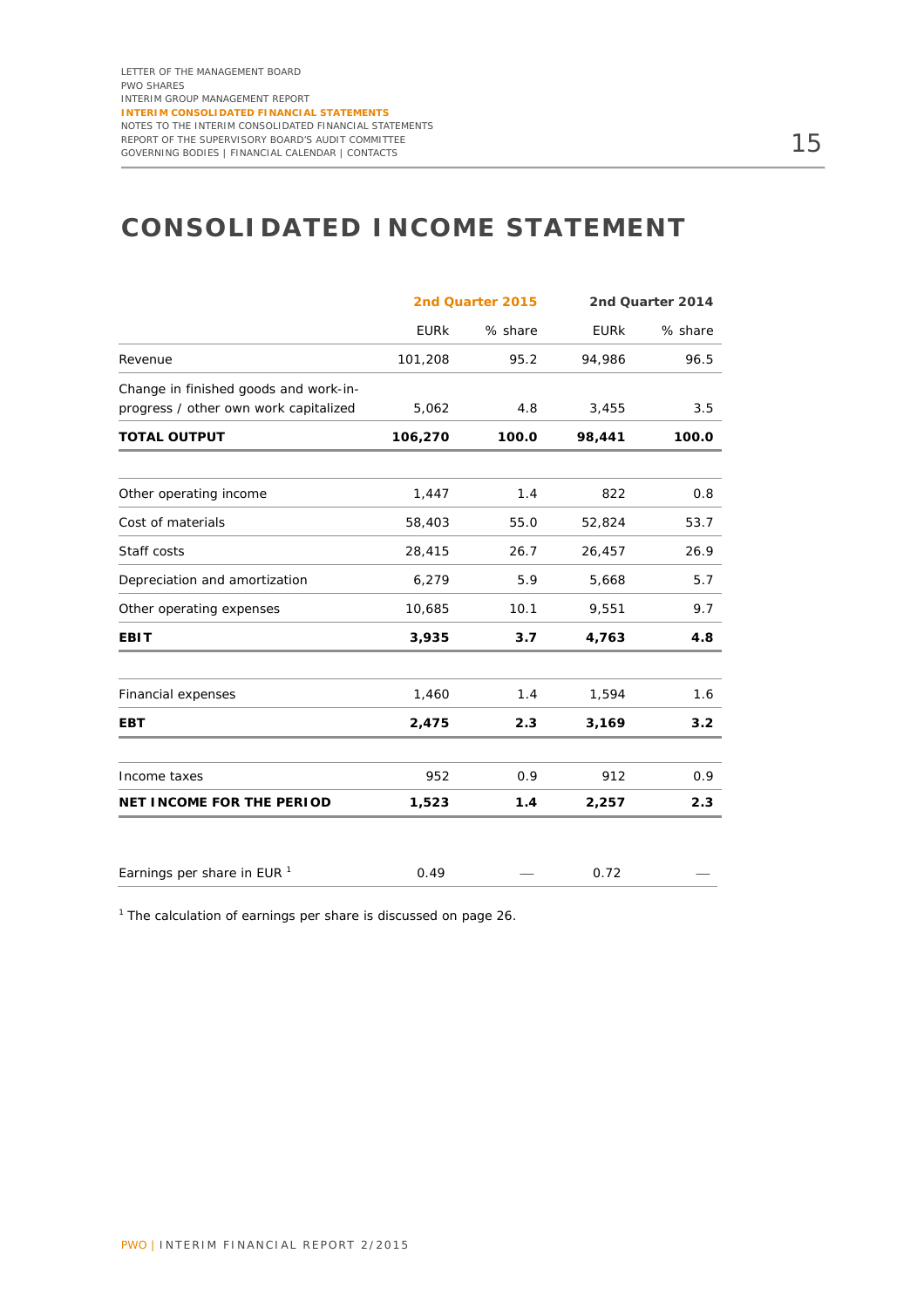# **CONSOLIDATED INCOME STATEMENT**

|                                        |             | 1st Half-Year 2015 | 1st Half-Year 2014 |         |
|----------------------------------------|-------------|--------------------|--------------------|---------|
|                                        | <b>EURK</b> | % share            | <b>EURK</b>        | % share |
| Revenue                                | 200,788     | 95.8               | 194,747            | 97.9    |
| Change in finished goods and work-in-  |             |                    |                    |         |
| progress / other own work capitalized  | 8,749       | 4.2                | 4,183              | 2.1     |
| <b>TOTAL OUTPUT</b>                    | 209,537     | 100.0              | 198,930            | 100.0   |
|                                        |             |                    |                    |         |
| Other operating income                 | 8,461       | 4.0                | 1,839              | 0.9     |
| Cost of materials                      | 113,570     | 54.2               | 105,412            | 53.0    |
| Staff costs                            | 58,182      | 27.7               | 54,480             | 27.4    |
| Depreciation and amortization          | 12,341      | 5.9                | 11,015             | 5.5     |
| Other operating expenses               | 24,343      | 11.6               | 19,107             | 9.6     |
| <b>EBIT</b>                            | 9,562       | 4.6                | 10,755             | 5.4     |
|                                        |             |                    |                    |         |
| Financial expenses                     | 2,887       | 1.4                | 2,995              | 1.5     |
| <b>EBT</b>                             | 6,675       | 3.2                | 7,760              | 3.9     |
|                                        |             |                    |                    |         |
| Income taxes                           | 2,000       | 1.0                | 2,272              | 1.1     |
| <b>NET INCOME FOR THE PERIOD</b>       | 4,675       | 2.2                | 5,488              | 2.8     |
|                                        |             |                    |                    |         |
| Earnings per share in EUR <sup>1</sup> | 1.50        |                    | 1.76               |         |

 $1$  The calculation of earnings per share is discussed on page 26.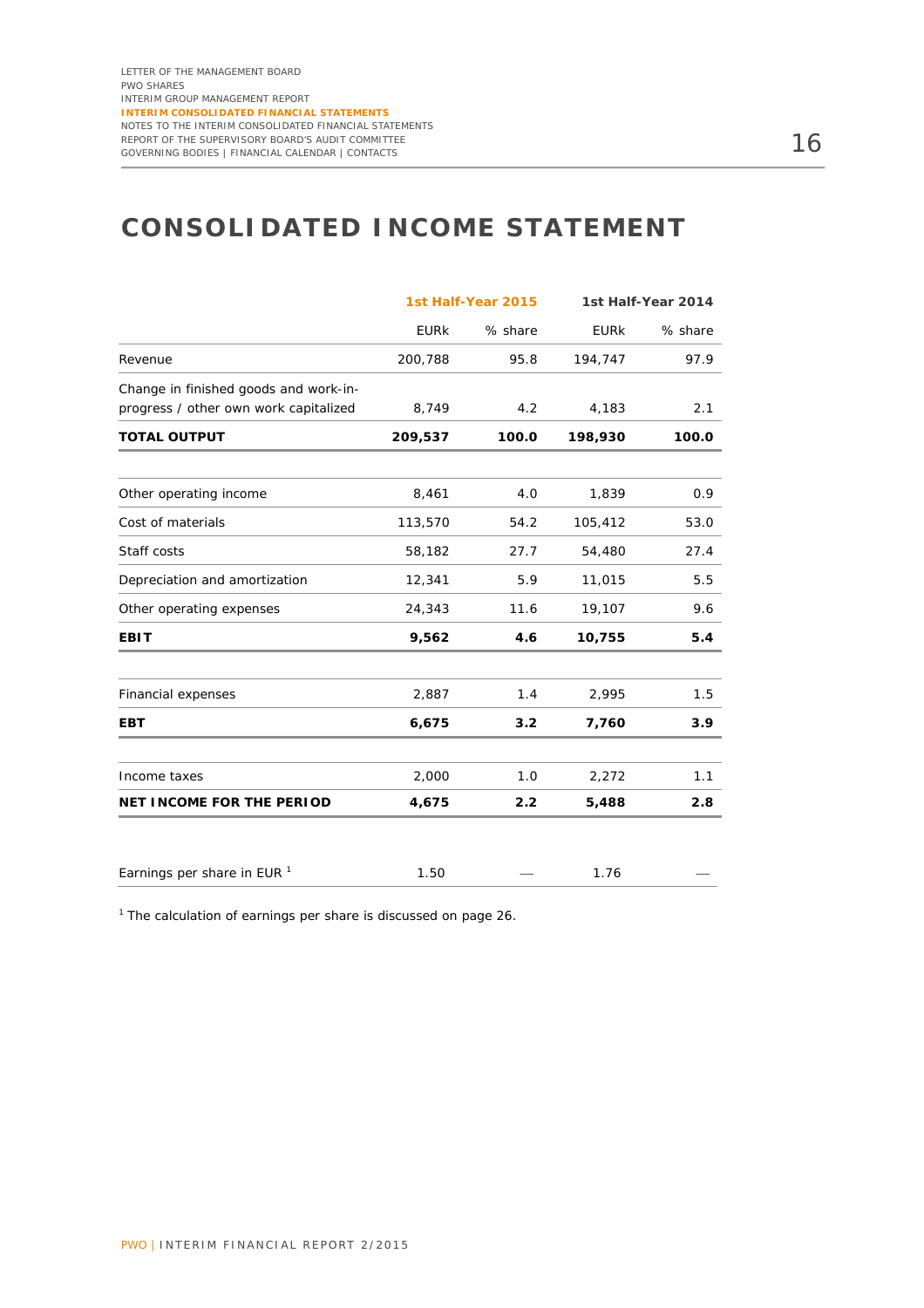# **CONSOLIDATED STATEMENT OF COMPREHENSIVE INCOME**

|                                                                 | 2nd Quarter | 2nd Quarter |
|-----------------------------------------------------------------|-------------|-------------|
|                                                                 | 2015        | 2014        |
|                                                                 | <b>EURK</b> | <b>EURK</b> |
| NET INCOME FOR THE PERIOD                                       | 1,523       | 2,257       |
| I tems that may be reclassified to profit and loss<br>in future |             |             |
| Net gains/losses from cash flow hedges                          | 2,290       | $-76$       |
| Tax effect                                                      | $-597$      | 39          |
| Unrealized gains/losses from                                    |             |             |
| derivative financial instruments                                | 1,693       | $-37$       |
| <b>Currency translation differences</b>                         | $-1,141$    | 968         |
| I tems that will not be reclassified to profit<br>and loss      |             |             |
| Actuarial gains/losses from defined benefit pension             |             |             |
| plans                                                           | 10,723      | $-3,234$    |
| Tax effect                                                      | $-3,011$    | 908         |
| Actuarial gains/losses from defined benefit                     |             |             |
| pension plans                                                   | 7,712       | $-2,326$    |
| OTHER COMPREHENSIVE INCOME AFTER TAX                            | 8,264       | $-1,395$    |
| TOTAL COMPREHENSIVE INCOME AFTER TAX                            | 9,787       | 862         |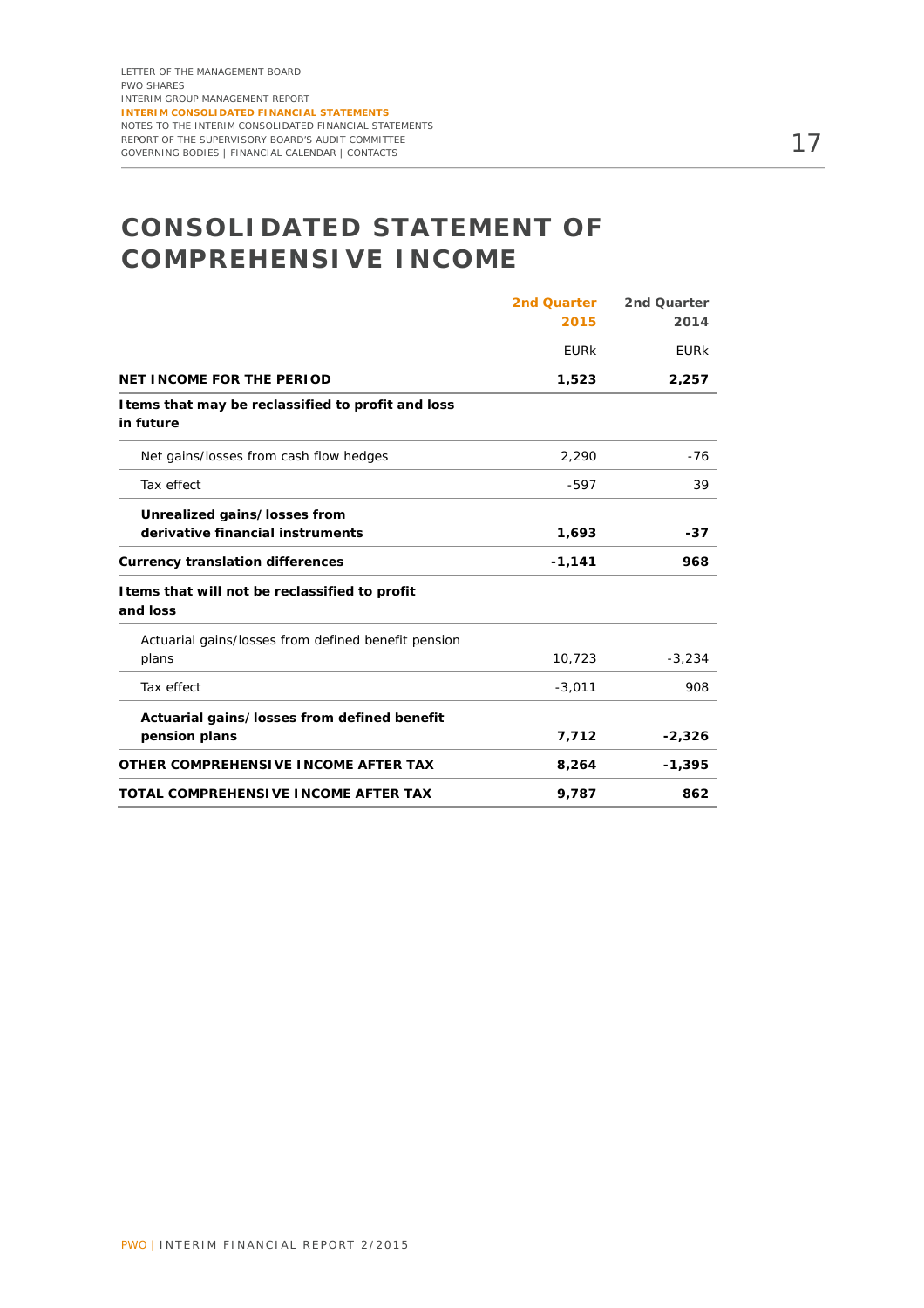# **CONSOLIDATED STATEMENT OF COMPREHENSIVE INCOME**

|                                                                 | <b>1st Half-Year</b> | <b>1st Half-Year</b> |
|-----------------------------------------------------------------|----------------------|----------------------|
|                                                                 | 2015                 | 2014                 |
|                                                                 | <b>EURK</b>          | <b>EURK</b>          |
| <b>NET INCOME FOR THE PERIOD</b>                                | 4,675                | 5,488                |
| I tems that may be reclassified to profit and loss<br>in future |                      |                      |
| Net losses from cash flow hedges                                | $-1,169$             | $-112$               |
| Tax effect                                                      | 302                  | 51                   |
| Unrealized losses from derivative financial                     |                      |                      |
| instruments                                                     | $-867$               | $-61$                |
| <b>Currency translation differences</b>                         | 2,286                | $-15$                |
| I tems that will not be reclassified to profit<br>and loss      |                      |                      |
| Actuarial gains/losses from defined benefit pension             |                      |                      |
| plans                                                           | 4,588                | $-6,431$             |
| Tax effect                                                      | $-1,288$             | 1,806                |
| Actuarial gains/losses from defined benefit                     |                      |                      |
| pension plans                                                   | 3,300                | $-4,625$             |
| OTHER COMPREHENSIVE INCOME AFTER TAX                            | 4,719                | $-4,701$             |
| TOTAL COMPREHENSIVE INCOME AFTER TAX                            | 9,394                | 787                  |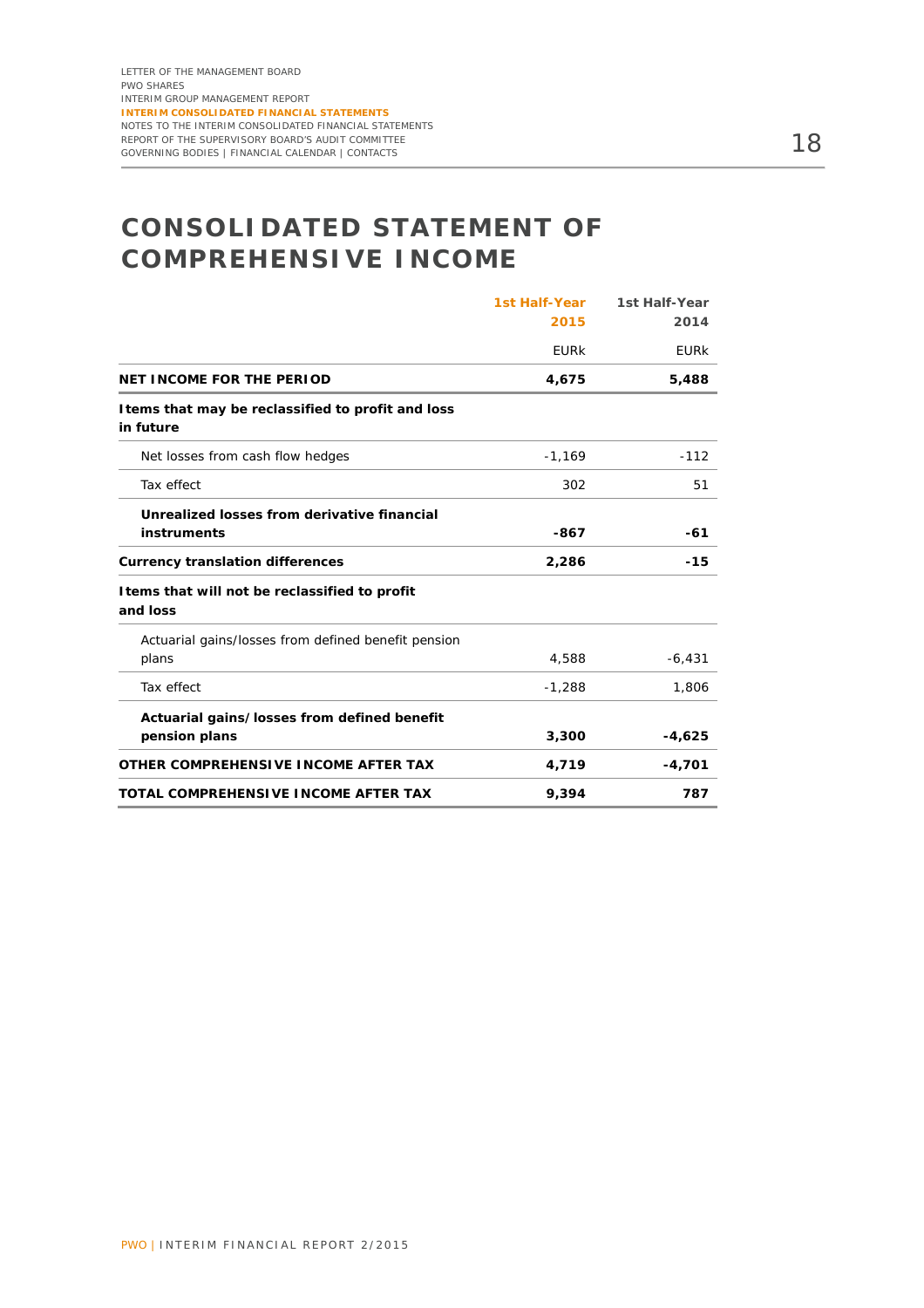# **CONSOLIDATED BALANCE SHEET**

| <b>ASSETS</b>                                 | 30/06/2015  | 31/12/2014  |
|-----------------------------------------------|-------------|-------------|
|                                               | <b>EURK</b> | <b>EURK</b> |
| Property, plant, and equipment                | 173,398     | 164,209     |
| Intangible assets                             | 11,522      | 12,188      |
| Non-current portion of other assets           | $\Omega$    | 16          |
| Non-current portion of income tax receivables | 227         | 227         |
| Deferred tax assets                           | 12,106      | 13,021      |
| <b>NON-CURRENT ASSETS</b>                     | 197,253     | 189,661     |
| Inventories                                   | 82,543      | 73,140      |
| Receivables and other assets                  | 82,456      | 71,791      |
| Other financial assets                        | 352         | 26          |
| Income tax receivables                        | 1,676       | 1,438       |
| Cash and cash equivalents                     | 2,875       | 5,404       |
| <b>CURRENT ASSETS</b>                         | 169,902     | 151,799     |
| <b>TOTAL ASSETS</b>                           | 367,155     | 341,460     |

| <b>EQUITY AND LIABILITIES</b>              | 30/06/2015  | 31/12/2014  |
|--------------------------------------------|-------------|-------------|
|                                            | <b>EURK</b> | <b>EURK</b> |
| <b>EQUITY</b>                              | 100,963     | 96,100      |
| Non-current financial liabilities          | 95,469      | 95,262      |
| Provisions for pensions                    | 49,487      | 53,523      |
| Other provisions                           | 2,391       | 2,515       |
| Non-current portion of other liabilities   | 0           | 155         |
| Deferred tax liabilities                   | 0           | 271         |
| <b>NON-CURRENT LIABILITIES</b>             | 147,347     | 151,726     |
| Current portion of provisions for pensions | 1,515       | 1,515       |
| Current portion of other provisions        | 1,613       | 1,622       |
| Trade payables and other liabilities       | 55,535      | 49,848      |
| Other financial liabilities                | 7,251       | 5,462       |
| <b>Current financial liabilities</b>       | 52,931      | 35,187      |
| <b>CURRENT LIABILITIES</b>                 | 118,845     | 93,634      |
| TOTAL EQUITY AND LIABILITIES               | 367,155     | 341,460     |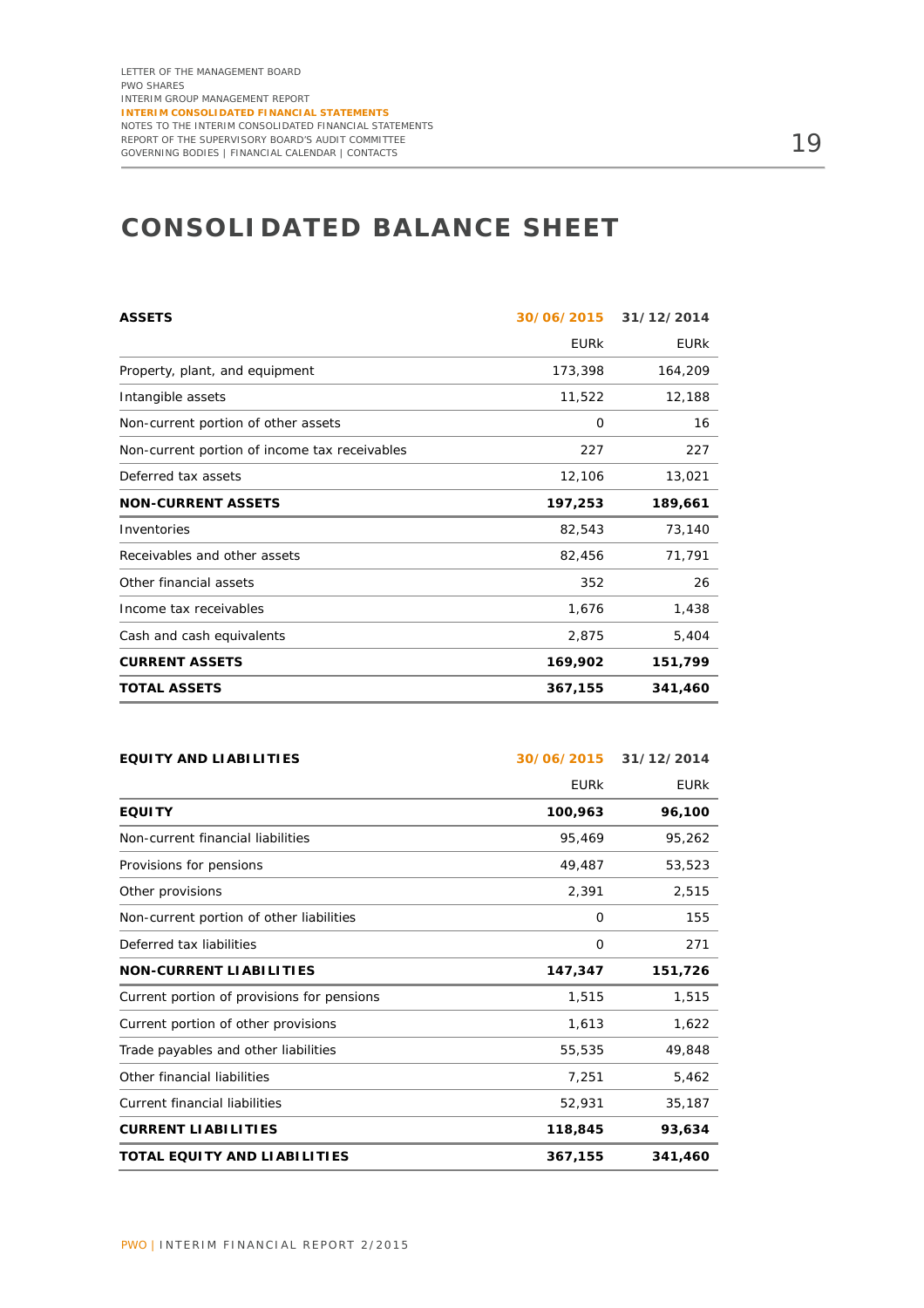# **CONSOLIDATED STATEMENT OF CHANGES IN EQUITY**

**Equity attributable to PWO AG shareholders** 

|                                               |            |          |          |                    | Other components of<br>equity<br>items that may be<br>reclassified to profit and<br>loss in future periods |           |              |
|-----------------------------------------------|------------|----------|----------|--------------------|------------------------------------------------------------------------------------------------------------|-----------|--------------|
|                                               | Subscribed | Capital  | Retained | Defined            | Currency                                                                                                   | Cash flow | <b>Total</b> |
|                                               | capital    | reserves | earnings | benefit<br>pension | translation<br>differences                                                                                 | hedges    |              |
| <b>EURK</b>                                   |            |          |          | plans              |                                                                                                            |           |              |
| <b>JANUARY 1, 2014</b>                        | 9,375      | 37,494   | 64,215   | $-8,276$           | $-708$                                                                                                     | 361       | 102,461      |
| Net income for the<br>period                  |            |          | 5,488    |                    |                                                                                                            |           | 5,488        |
| Other comprehensive<br>income                 |            |          |          | $-4,625$           | $-15$                                                                                                      | $-61$     | $-4,701$     |
| <b>TOTAL COMPREHEN-</b>                       |            |          |          |                    |                                                                                                            |           |              |
| <b>SIVE INCOME</b>                            | 9,375      | 37,494   | 69,703   | $-12,901$          | $-723$                                                                                                     | 300       | 103,248      |
| Dividend payment                              |            |          | $-5,625$ |                    |                                                                                                            |           | $-5,625$     |
| <b>JUNE 30, 2014</b>                          | 9,375      | 37,494   | 64,078   | $-12,901$          | $-723$                                                                                                     | 300       | 97,623       |
|                                               |            |          |          |                    |                                                                                                            |           |              |
| <b>JANUARY 1, 2015</b>                        | 9,375      | 37,494   | 65,900   | $-16,517$          | 2,485                                                                                                      | $-2,637$  | 96,100       |
| Net income for the<br>period                  |            |          | 4,675    |                    |                                                                                                            |           | 4,675        |
| Other comprehensive                           |            |          |          |                    |                                                                                                            |           |              |
| income                                        |            |          |          | 3,300              | 2,286                                                                                                      | $-867$    | 4,719        |
| <b>TOTAL COMPREHEN-</b><br><b>SIVE INCOME</b> | 9,375      | 37,494   | 70,575   | $-13,217$          | 4,771                                                                                                      | $-3,504$  | 105,494      |
| Dividend payment                              |            |          | $-4,531$ |                    |                                                                                                            |           | $-4,531$     |
| <b>JUNE 30, 2015</b>                          | 9,375      | 37,494   | 66,044   | $-13,217$          | 4,771                                                                                                      | $-3,504$  | 100,963      |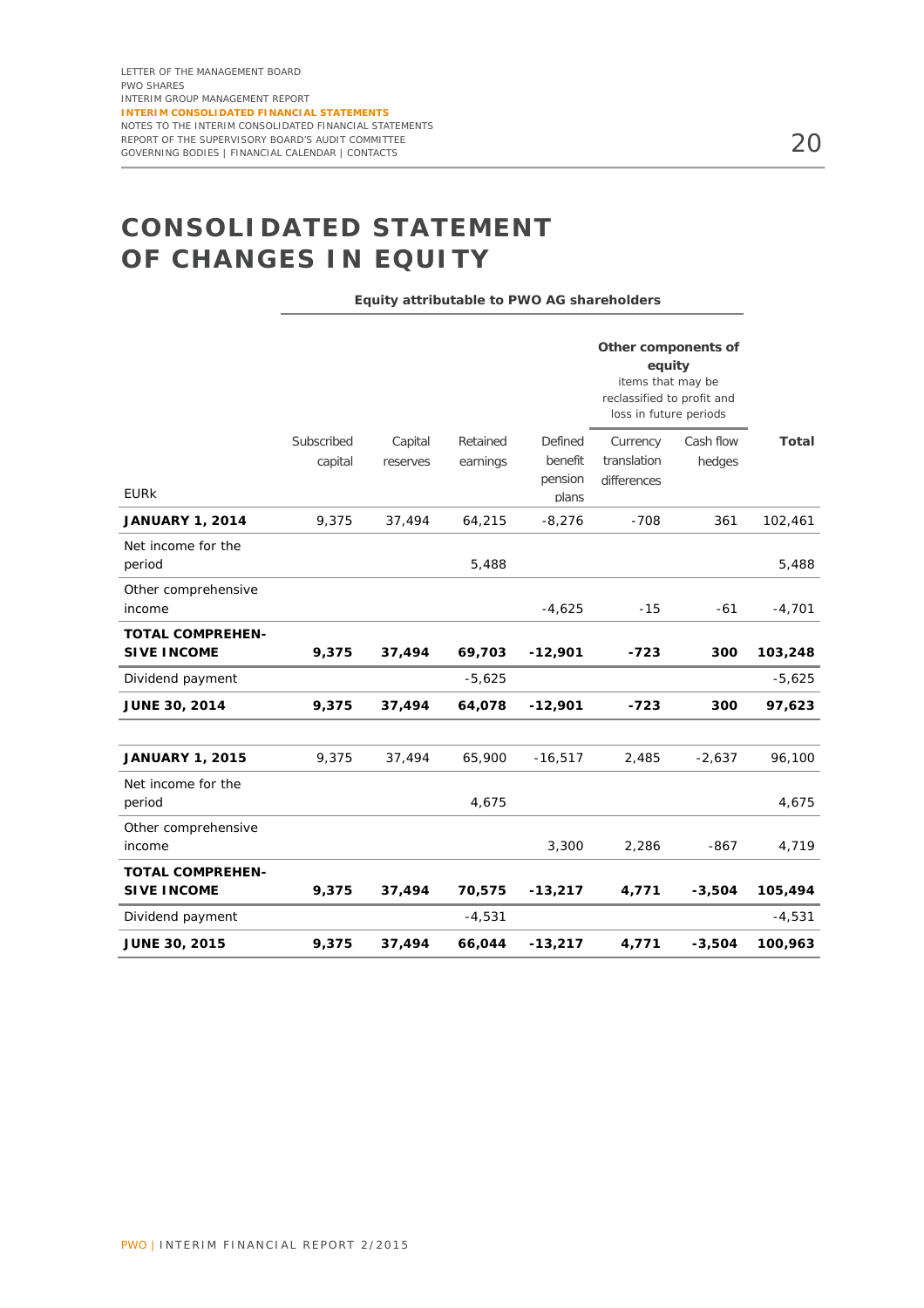# **CONSOLIDATED STATEMENT OF CASH FLOWS**

|                                                                     |             | 1st Half-Year 1st Half-Year |
|---------------------------------------------------------------------|-------------|-----------------------------|
|                                                                     | 2015        | 2014                        |
|                                                                     | <b>EURK</b> | EURk                        |
| Net income for the period                                           | 4,675       | 5,488                       |
| Depreciation of property, plant, and equipment,                     |             |                             |
| net of write-ups                                                    | 12,341      | 11,015                      |
| Income tax expense/refund                                           | 2,000       | 2,272                       |
| Interest income and expenses                                        | 2,887       | 2,995                       |
| Change in current assets                                            | $-20,394$   | $-26,885$                   |
| Change in non-current assets                                        | 16          | 0                           |
| Change in non-current liabilities (excluding financial liabilities) | $-4,890$    | 6,082                       |
| Change in current liabilities (excluding financial liabilities)     | 8,681       | 784                         |
| Income taxes paid                                                   | $-3,521$    | -2,476                      |
| Other non-cash expenses/income                                      | 1,744       | $-6,768$                    |
| Gains/losses on disposal of property, plant, and equipment          | $-18$       | 39                          |
| <b>CASH FLOW FROM OPERATING ACTIVITIES</b>                          | 3,521       | $-7,454$                    |
| Proceeds from disposal of property, plant, and equipment            | 64          | 18                          |
| Payments for investments in property, plant, and equipment          | $-15,440$   | -10,452                     |
| Payments for investments in intangible assets                       | $-350$      | -992                        |
| CASH FLOW FROM INVESTING ACTIVITIES                                 | $-15,726$   | $-11,426$                   |
| Dividends paid                                                      | $-4,531$    | $-5,625$                    |
| Interest paid                                                       | $-2,270$    | $-2,368$                    |
| Interest received                                                   | 54          | 34                          |
| Proceeds from borrowings                                            | 18,407      | 64,107                      |
| Repayment of borrowings                                             | $-9,452$    | $-31,132$                   |
| CASH FLOW FROM FINANCING ACTIVITIES                                 | 2,208       | 25,016                      |
| Net change in cash and cash equivalents                             | $-9,997$    | 6,136                       |
| Effect of exchange rates on cash and cash equivalents               | $-135$      | 53                          |
| Cash and cash equivalents as of January 1                           | $-5,158$    | $-3,721$                    |
| CASH AND CASH EQUIVALENTS AS OF JUNE 30                             | -15,290     | 2,468                       |
| of which cash and cash equivalents                                  | 2,875       | 8,869                       |
| of which bank borrowings due on demand                              | $-18,165$   | -6,401                      |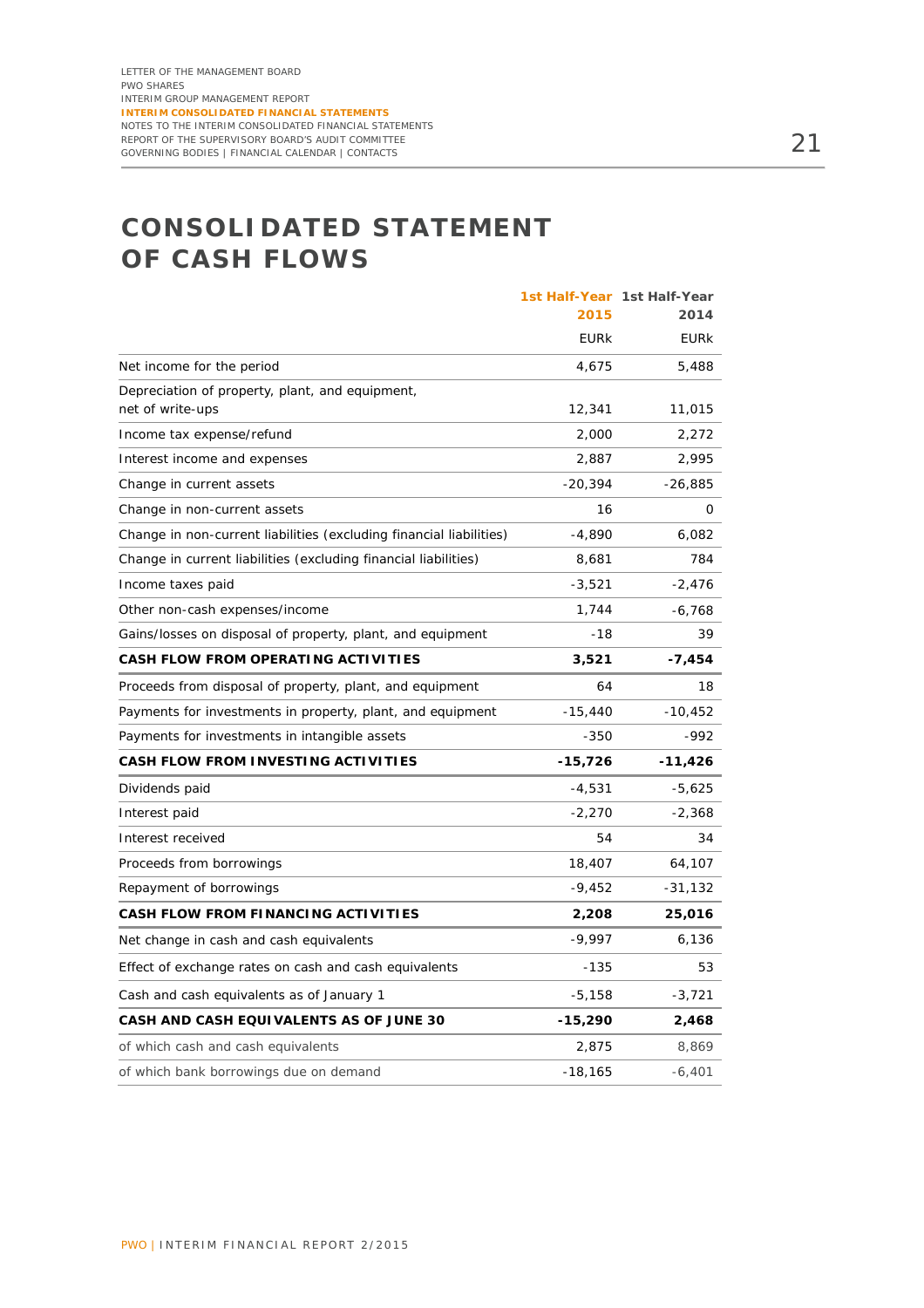# **NOTES TO THE INTERIM CONSOLIDATED FINANCIAL STATEMENTS**

### COMPANY INFORMATION

The condensed interim consolidated financial statements of Progress-Werk Oberkirch AG (PWO) and its subsidiaries for the second quarter and first half-year of 2015 were authorized by the Management Board on the basis of a resolution passed on July 21, 2015 and were subsequently submitted to the Supervisory Board's Audit Committee for examination.

PWO is an exchange-listed stock corporation headquartered in Oberkirch, Germany. The Company's shares are traded on XETRA, the regulated market in Frankfurt and Stuttgart, and on the Regulated Unofficial Market in Berlin, Düsseldorf, Hamburg-Hannover, and Munich.

PWO's main business activities are the development and manufacture of advanced metal components and subsystems used in lightweight construction for automotive safety and comfort.

### ACCOUNTING POLICIES

#### **BASIS OF PRESENTATION**

These condensed interim consolidated financial statements as of June 30, 2015 were prepared in accordance with IAS 34 "Interim Financial Reporting". All of the International Financial Reporting Standards (IFRS), including the interpretation of the IFRS Interpretations Committee (IFRIC) that were adopted into EU law by the European Commission and which were mandatorily applicable as of the reporting date, were applied as of the reporting date.

These interim consolidated financial statements do not contain all of the information and disclosures required for consolidated financial statements at the end of the financial year, and, therefore, should be read in conjunction with the annual consolidated financial statements as of December 31, 2014. In principle, the accounting policies used in preparing the interim consolidated financial statements are the same as those used for the consolidated financial statements as of December 31, 2014. Detailed explanations are provided on page 82 et sqq. of the notes to the 2014 annual report.

The interim consolidated financial statements and the interim management report are neither subject to an external audit nor to an auditor's review.

#### **CURRENCY TRANSLATION**

The financial statements of the companies included in the interim consolidated financial statements that were prepared using foreign currencies were translated using the following exchange rates: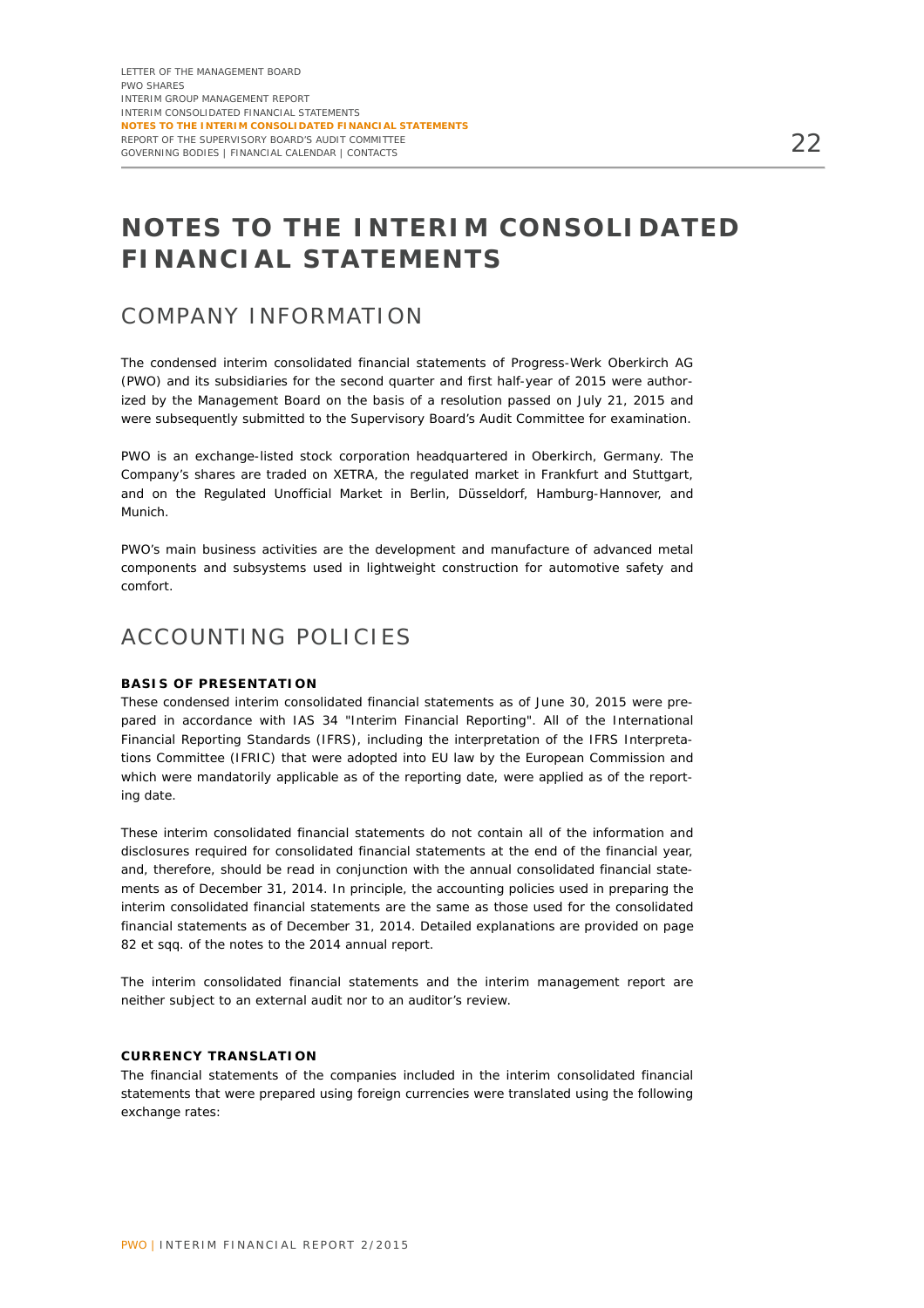|        |     |      | Closing rate          |         | Average rate |
|--------|-----|------|-----------------------|---------|--------------|
|        |     |      | 30/06/2015 30/06/2014 | 1HY2015 | 1HY2014      |
| China  | CNY | 6.94 | 8.47                  | 6.94    | 8.45         |
| Canada | CAD | 1.38 | 1.46                  | 1.38    | 1.50         |
| Mexico | USD | 1.12 | 1.37                  | 1.12    | 1.37         |

#### **TAXES**

In accordance with IAS 34, income tax expenses in the reporting period were recognized based on the tax rate expected for the full year.

### CHANGES IN ACCOUNTING POLICIES

The same accounting methods that were applied in the preparation of the consolidated financial statements as of December 31, 2014 were used in the preparation of the condensed interim consolidated financial statements. The following standards and interpretations that were applied as of January 1, 2015 form an exception to this basic principle:

#### **NEW AND AMENDED STANDARDS AND INTERPRETATIONS**

#### AMENDMENTS TO IAS 19 – EMPLOYEE CONTRIBUTIONS

These amendments are applicable with retrospective effect for fiscal years beginning on or after July 1, 2014. The amendment provides for the recognition of contributions from employees or third parties to the pension plan as a reduction of the service cost, provided they reflect the services performed in the reporting period. This change has no impact on the Group's net assets, financial position and results of operations since contributions from employees or third parties were not made to pension plans.

#### IMPROVEMENTS TO IFRS 2010–2012

The improvements to IFRS 2010-2012 are a collection of standards whose subject matter consists of various IFRS amendments. These are mainly applicable with retrospective effect for financial years beginning on or after July 1, 2014. The amendments relevant to the Group relate to:

- IFRS 8: Expands the disclosure requirements with the inclusion of a description of the combined business segments and discloses the economic characteristics used as a basis to determine whether the relevant segments are 'comparable'. This amendment has no impact on the Group's net assets, financial position, and results of operations.
- IFRS 8: Clarifies that a reconciliation of the total assets of the reportable business segments to the group's total assets is only to be presented in the financial statements when the chief decision maker is regularly informed about the segments' assets. This amendment has no impact on the Group's net assets, financial position, and results of operations.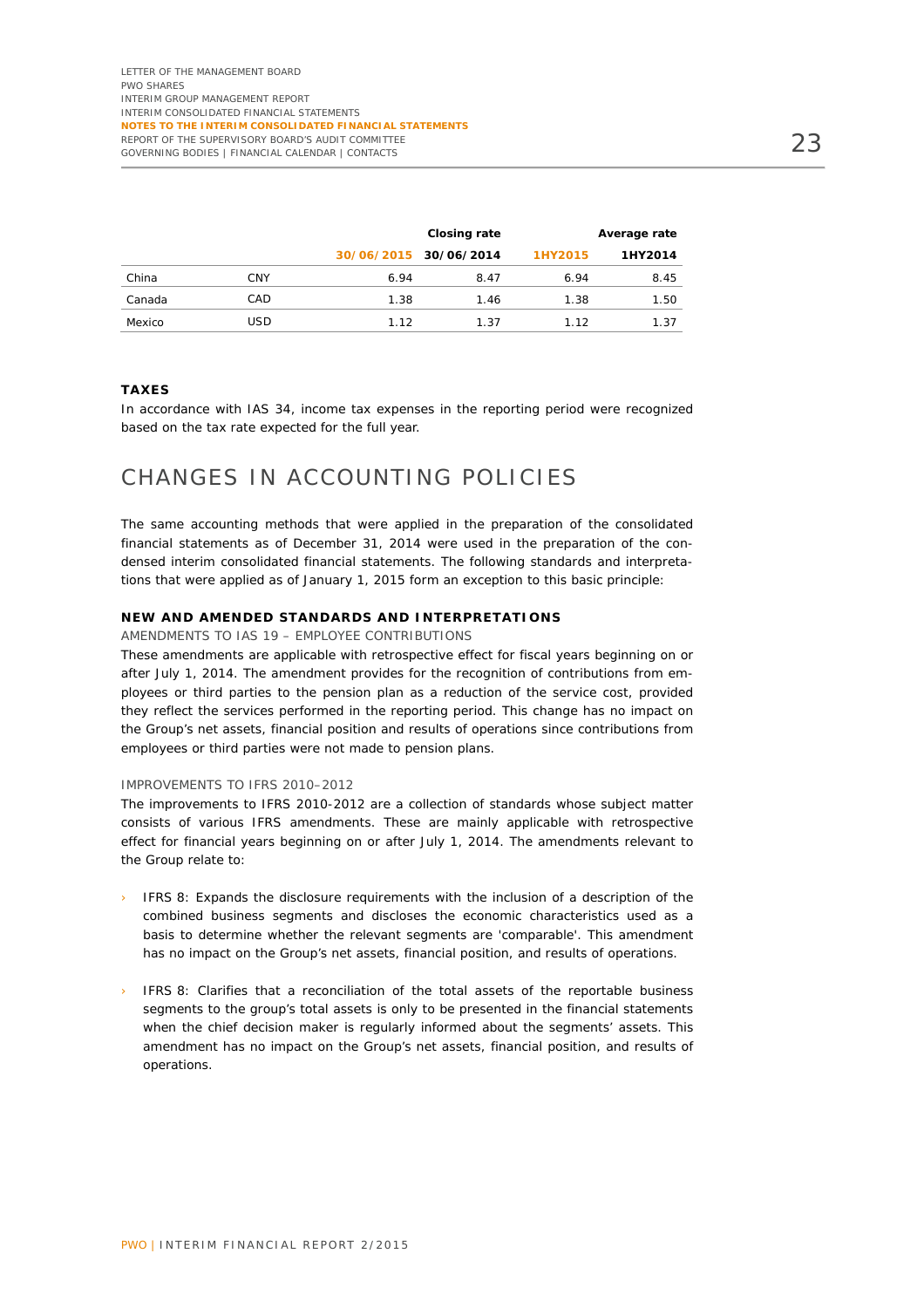› IFRS 13: Clarifies those current receivables and payables with no stated interest rate may be measured at the invoice amount if the effect of discounting is immaterial. This amendment has no impact on the Group's net assets, financial position, and results of operations since it has been previously accounted for accordingly.

#### IMPROVEMENTS TO IFRS 2011–2013

The improvements to IFRS 2011-2013 is a collection of standards whose subject matter consists of various IFRS amendments. These are mainly applicable with retrospective effect for financial years beginning on or after July 1, 2014. The amendments relevant to the Group relate to:

› IFRS 13: Clarifies that the portfolio exceptions of IFRS 13.52, which allow a deviation from the principle of the individual valuation of financial instruments in terms of market and credit risks, are applicable to all contracts within the scope of IAS 39 and IFRS 9 regardless of whether these contracts meet the definition of "financial assets" or "financial liabilities" under IAS 32. This amendment will have no impact on the Group's net assets, financial position and results of operations since no portfolio exceptions were made.

The following new provisions are not applicable to the Group and, therefore, will have no effect on the Group's net assets, financial position, or results of operations:

| <b>Description</b>                                                      | Applicable as of |
|-------------------------------------------------------------------------|------------------|
| IAS 27 - Separate Financial Statements (revised 2011)                   | 01/01/2014       |
| IAS 28 - Investments in Associates and Joint Ventures<br>(revised 2011) | 01/01/2014       |
| IFRS 11 - Joint Arrangements                                            | 01/01/2014       |
| Amendments to IFRS 10, IFRS 12, and IAS 27 - Investment Entities        | 01/01/2014       |
| <b>IFRIC Interpretation 21 - Levies</b>                                 | 01/01/2014       |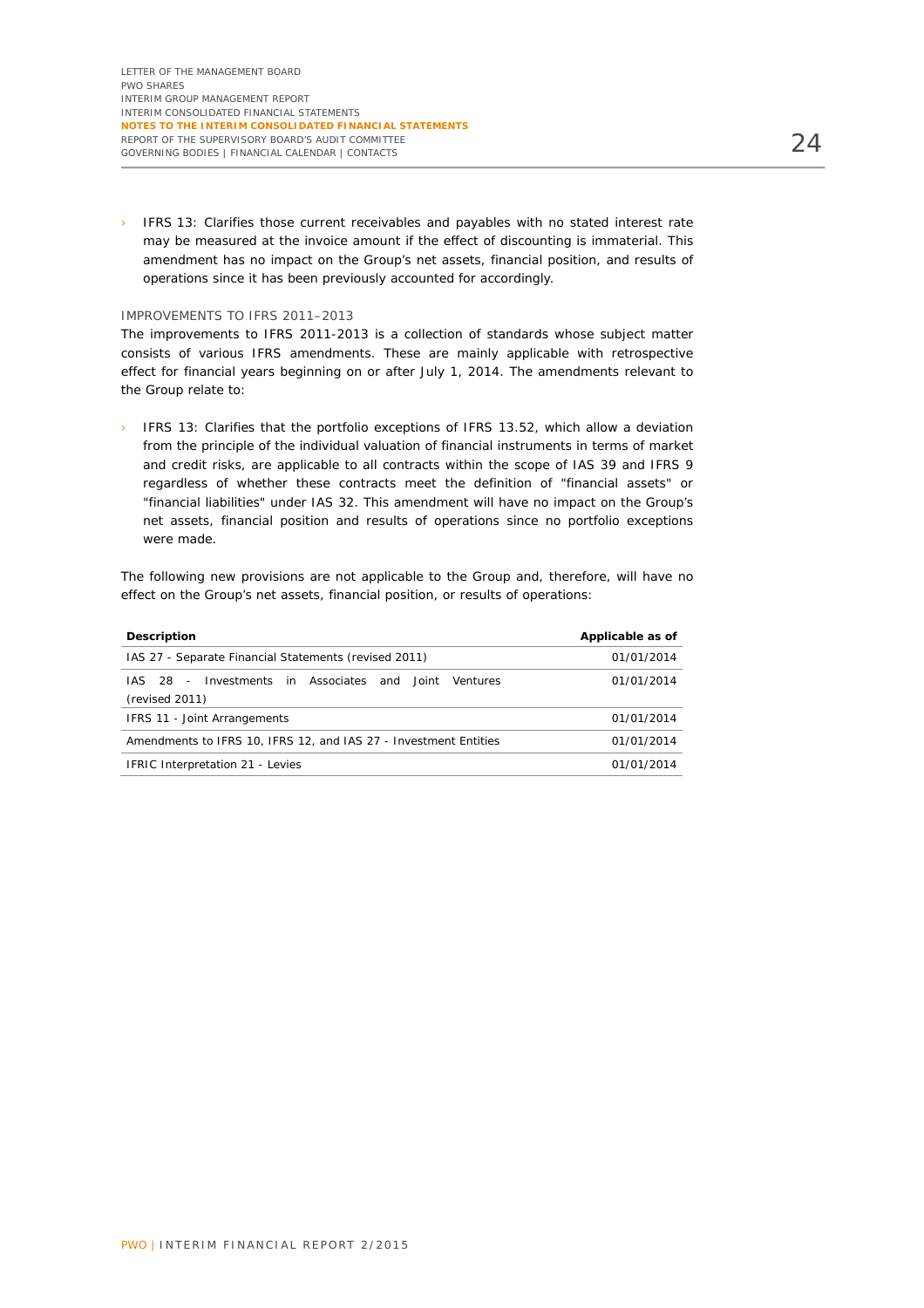### NOTES TO THE INCOME STATEMENT

#### **REVENUE**

The breakdown of Group revenue by location is shown in the segment reporting. Revenues in the first half of 2015 were reduced by EURk 1,036 due to the realization of hedging transactions.

#### **OTHER OWN WORK CAPITALIZED**

Own work capitalized is comprised of EURk 96 (p/y: EURk 670) of development costs subject to mandatory capitalization according to IAS 38. These development costs are particularly related to the development of steering and air suspension components.

#### **OTHER OPERATING INCOME**

Other operating income primarily comprises currency gains in the amount of EURk 7,257 (p/y: EURk 1,159).

#### **OTHER OPERATING EXPENSES**

Other operating expenses primarily comprise the following items:

| <b>EURK</b>                   | 1HY2015 | 1HY2014 |
|-------------------------------|---------|---------|
| Currency losses               | 6,035   | 1,287   |
| Costs for temporary employees | 5,214   | 6,660   |
| Maintenance costs             | 3,117   | 2,714   |
| Outgoing freight              | 2,017   | 1,561   |

#### **INCOME TAXES**

The income tax reported in the consolidated income statement is comprised as follows:

| <b>EURK</b>    | 1HY2015 | 1HY2014 |
|----------------|---------|---------|
| Actual taxes   | 2,071   | 2,434   |
| Deferred taxes | $-71$   | $-162$  |
| <b>Total</b>   | 2,000   | 2,272   |

#### **EARNINGS PER SHARE**

Earnings per share is computed by dividing net income for the period attributable to the shareholders of PWO AG by the weighted average number of shares outstanding. Actions resulting in dilution effects did not occur.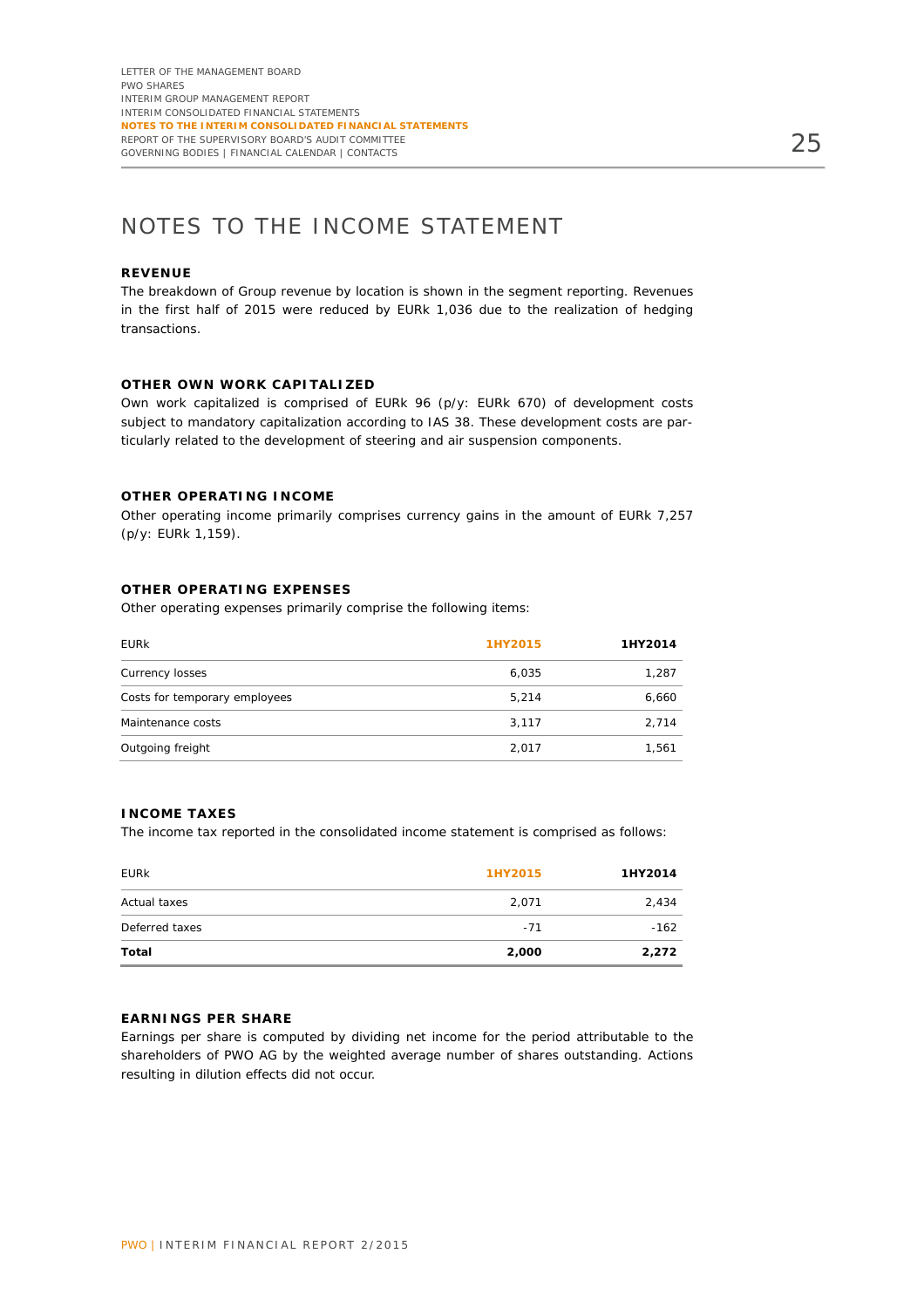| <b>EURK</b>                      | 20/2015   | 20/2014   |
|----------------------------------|-----------|-----------|
| Net income for the period        | 1,523     | 2,257     |
| Average number of shares         | 3,125,000 | 3,125,000 |
| <b>EARNINGS PER SHARE IN EUR</b> | 0.49      | 0.72      |
|                                  |           |           |
| <b>EURK</b>                      | 1HY2015   | 1HY2014   |
| Net income for the period        | 4,675     | 5,488     |
| Average number of shares         | 3,125,000 | 3,125,000 |
| <b>EARNINGS PER SHARE IN EUR</b> | 1.50      | 1.76      |

### NOTES TO THE BALANCE SHEET

#### **GOODWILL**

An impairment test relating to goodwill is performed annually (as per December 31). An impairment test is also performed if there are indications that goodwill might be impaired. When testing for impairment of goodwill and intangible assets with a finite useful life, the PWO Group assesses the value in use. The main assumptions for determining the recoverable amount for the various cash-generating units are provided in the consolidated financial statements as of December 31, 2014. As of June 30, 2015, there were no indications requiring an impairment test and therefore no need for impairment.

#### **INVENTORIES**

The increase in inventories from EURk 73,140 on December 31, 2014 to EURk 82,543 on June 30, 2015 was mainly the result of higher investments in tools and currency effects.

#### **RECEIVABLES AND OTHER ASSETS**

The increase in receivables and other assets mainly resulted from resulted primarily from higher customer receivables. In the context of a factoring agreement concluded during the reporting period, receivables are purchased by a factoring company on a revolving basis. As of June 30, 2015, trade receivables of EURk 9,765 were derecognized. The main opportunities and risks related to these receivables were transferred to the factoring company.

The risk of delayed payment (late payment risk) related to the sold receivables continues to be carried by PWO AG. The resulting potential risk of loss is minimal.

#### **CASH AND CASH EQUIVALENTS**

The amount of cash and cash equivalents reported in the consolidated statement of cash flows as of June 30, 2015 of EURk 2,875 (p/y: EURk 8,869) is composed of cash on hand and short-term bank deposits.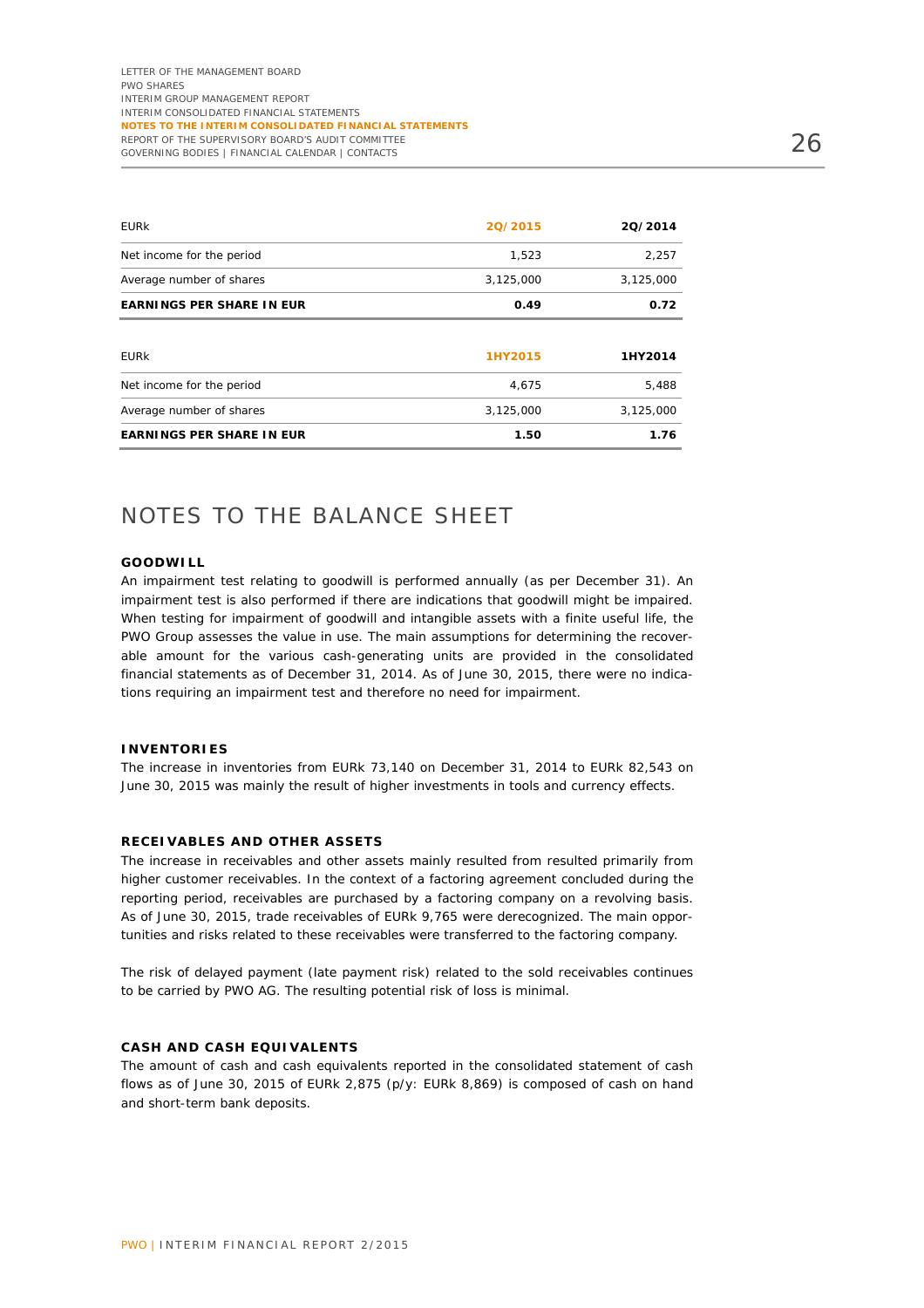#### **EQUITY**

#### SUBSCRIBED CAPITAL

As of the June 30, 2015 reporting date, the fully paid-up and subscribed capital amounted to EURk 9,375 (p/y: EURk 9,375), and was divided into 3,125,000 no-par value shares (p/y: 3,125,000 no-par value shares).

#### AUTHORIZED CAPITAL

By resolution of the Annual General Meeting of May 19, 2015, and subject to the consent of the Supervisory Board, the Management Board is authorized to increase the Company's share capital once or several times by up to EUR 4,687,500.00 (Authorized Capital 2015) by issuing new no-par value bearer shares against contribution in cash and/or in kind until and including the date of May 18, 2020.

#### RETAINED EARNINGS AND OTHER EQUITY

As of June 30, 2015, Group equity includes income and expenses arising from the currency translation of foreign subsidiaries of EURk 4,771 (p/y: EURk –723) and income and expenses from cash flow hedges of EURk –3,504 (p/y: EURk 300).

#### DIVIDENDS PAID

The Annual General Meeting of May 19, 2015, agreed to the proposed dividend distribution of EUR 1.45 for the 2014 fiscal year. This corresponds to a dividend payment of EURk 4,531.

#### **LIABILITIES**

#### PENSION PROVISIONS

Provisions for pensions and similar obligations are recognized on the basis of pension plan entitlements for retirement, invalidity, and survivor dependent's benefits. The retirement benefits are based on salary and length of service. The obligations include those arising from current pensions as well as benefits for pensions and retirement allowances payable in the future. Plan assets to meet pension obligations do not exist.

Defined benefit obligations have been measured on the basis of the following actuarial assumptions:

|                                                 | 30/06/2015 | 31/12/2014 |
|-------------------------------------------------|------------|------------|
| Discount rate                                   | 2.5%       | 2.0%       |
| Employee turnover rate                          | 2.5%       | 2.5%       |
| Future salary trend $>$ 40 years                | 2.5%       | 2.5%       |
| Future salary trend $<$ 40 years (career trend) | 3.5%       | 3.5%       |
| Future pension adjustments                      | 1.75%      | 1.75%      |

The adjustment in the discount rate to the level of the market interest rate applicable as of the reporting date has resulted in a change to estimates. The increase of 0.5 percentage points led to a decrease in pension provisions of EURk 4,036.

#### OTHER PROVISIONS

The provisions recognized in the balance sheet primarily include provisions for employees (obligations for age-related, part-time working and anniversary bonuses) and provisions for contingent losses.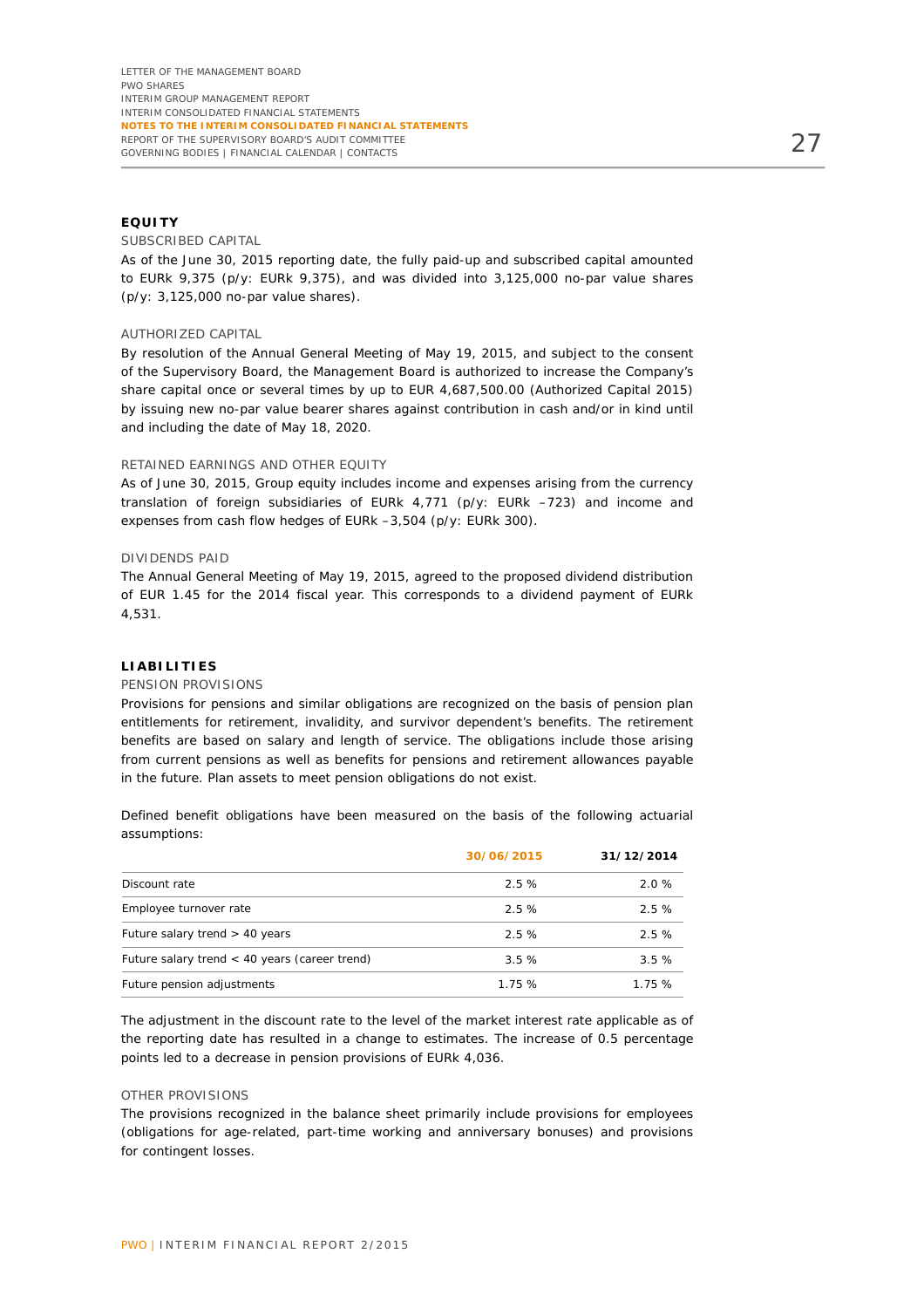#### **FINANCIAL INSTRUMENTS**

The following table lists the carrying amounts and fair values according to valuation categories and classes:

|                                                      | Valuation category<br>pursuant to IAS 39 | Carrying amount |            | <b>Fair value</b> |            |  |
|------------------------------------------------------|------------------------------------------|-----------------|------------|-------------------|------------|--|
| <b>EURK</b>                                          |                                          | 30/06/2015      | 31/12/2014 | 30/06/2015        | 31/12/2014 |  |
| <b>ASSETS</b>                                        |                                          |                 |            |                   |            |  |
| Trade receivables and other receivables              | LaR                                      | 71,150          | 62,194     | 71,150            | 62,194     |  |
| Other financial assets                               |                                          | 352             | 26         | 352               | 26         |  |
| of which derivatives with hedging<br>relationship    | n.a.                                     | 30              | 26         | 30                | 26         |  |
| of which derivatives without hedging<br>relationship | <b>FAHfT</b>                             | 322             | 0          | 322               | $\Omega$   |  |
| of which deposits $> 3$ months                       | LaR                                      | $\Omega$        | $\Omega$   | $\Omega$          | $\Omega$   |  |
| Cash and cash equivalents                            | LaR                                      | 2,875           | 5,404      | 2,875             | 5,404      |  |
| <b>LIABILITIES</b>                                   |                                          |                 |            |                   |            |  |
| <b>Financial liabilities</b>                         |                                          | 148,400         | 130.449    | 159,492           | 140.556    |  |
| Bank borrowings                                      | <b>FLAC</b>                              | 79.255          | 60,104     | 83.887            | 62.660     |  |
| of which variable interest rate                      |                                          | 47,943          | 31,401     | 47,943            | 31,401     |  |
| of which fixed interest rate                         |                                          | 31,312          | 28,703     | 35,944            | 31,259     |  |
| Liabilities from promissory note loans               | <b>FLAC</b>                              | 59,818          | 59,798     | 64,576            | 65.622     |  |
| of which variable interest rate                      |                                          | 24,924          | 24,916     | 24,924            | 24,916     |  |
| of which fixed interest rate                         |                                          | 34,894          | 34,882     | 39,652            | 40,706     |  |
| Liabilities to leasing companies                     | n.a.                                     | 9,327           | 10,547     | 11,029            | 12,274     |  |
| of which variable interest rate                      |                                          | 6               | 21         | 6                 | 21         |  |
| of which fixed interest rate                         |                                          | 9,321           | 10,526     | 11,023            | 12,253     |  |
| Trade payables                                       | <b>FLAC</b>                              | 28,938          | 23,379     | 28,938            | 23,379     |  |
| Other financial liabilities                          |                                          | 7,251           | 5,462      | 7,251             | 5,462      |  |
| of which derivatives with hedging<br>relationship    | n.a.                                     | 4,968           | 3,764      | 4,968             | 3.764      |  |
| of which derivatives without hedging<br>relationship | <b>FLHfT</b>                             | 2,283           | 1,698      | 2,283             | 1,698      |  |

#### **of which aggregated according to IAS 39 measurement categories:**

| Loans and Receivables (LaR)                             | 74.025  | 67.598  | 74.025  | 67.598   |
|---------------------------------------------------------|---------|---------|---------|----------|
| Financial Assets Held for Trading (FAHfT)               | 322     |         | 322     | $\Omega$ |
| Financial Liabilities Measured at Amortized Cost (FLAC) | 168,011 | 143.281 | 177.401 | 151.661  |
| Financial Liabilities Held for Trading (FLHfT)          | 2.283   | 1.698   | 2.283   | 1.698    |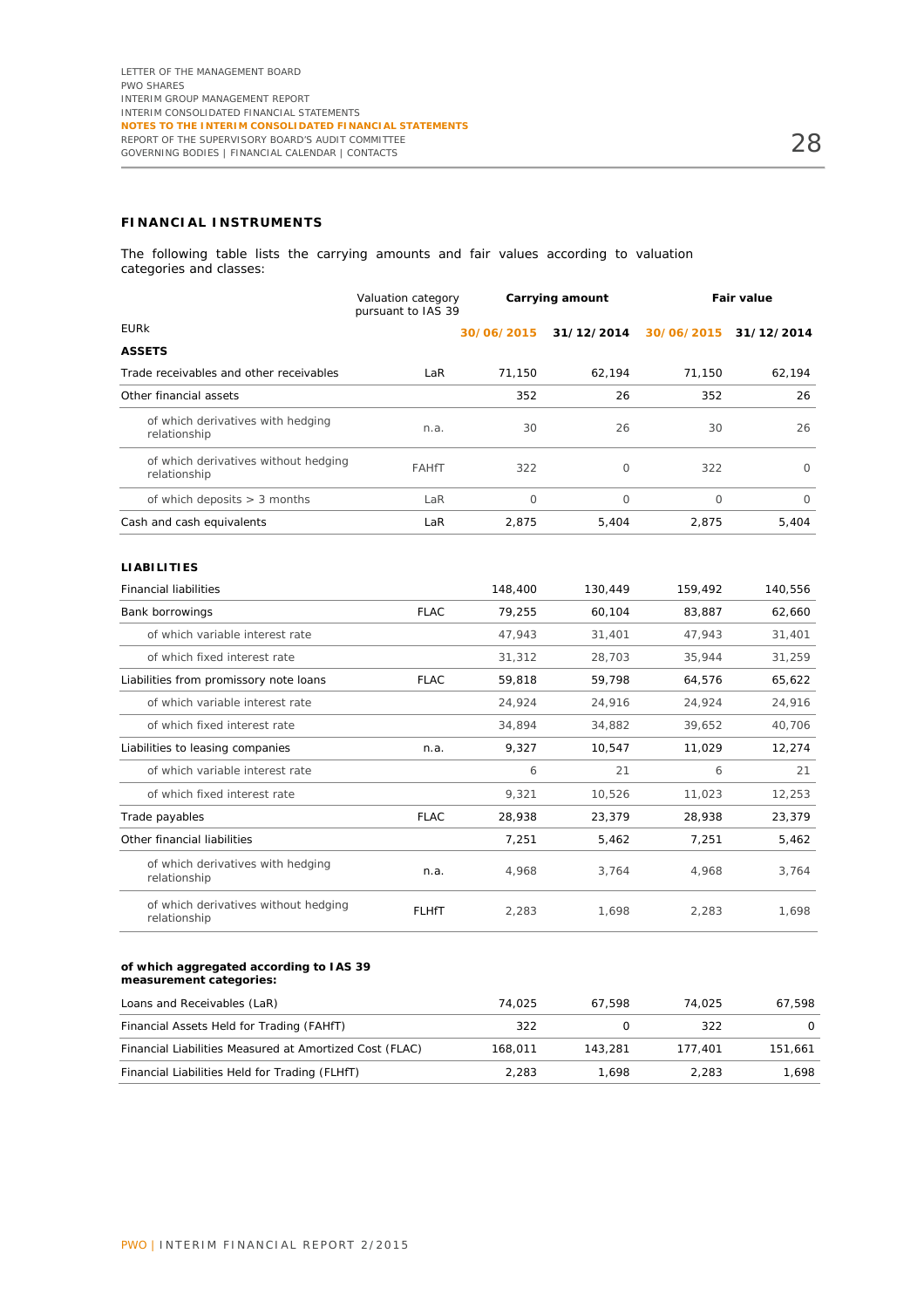The EURk 1,789 increase in other financial liabilities mainly resulted from the depreciation of the euro against the US dollar and the Canadian dollar during the first half of 2015.

According to IFRS 13, all assets and liabilities that are carried at fair value are allocated to Level 2 of the valuation hierarchy. In the first half-year of 2015, there were no changes to the valuation methods applied and no reclassifications between the hierarchy levels.

Derivative financial instruments are mainly concluded with institutions. Derivatives measured by applying a measurement method using input factors observable in the market, primarily comprise interest-rate swaps, foreign exchange swaps, and foreign exchange forward contracts. Forward price models and swap models based on net present value calculations are the most frequently used measurement methods. These models incorporate various input factors such as the counterparty's credit risk, spot and forward rates, yield curves of selected foreign currencies, currency spreads between selected foreign currencies, and yield curves.

### ADDITIONAL INFORMATION

#### **RELATED PARTY DISCLOSURES**

Related parties include the Group's parent company, Consult Invest Beteiligungsberatungs-GmbH, Böblingen, as well as the members of the Management Board and Supervisory Board. In the first half-year of 2015, there were no transactions between the Group and the parent company. There were no relationships with related parties with regard to the supply of goods or the rendering of services.

#### **ADDITIONAL INFORMATION ON THE STATEMENT OF CASH FLOWS**

In the statement of cash flows, cash flows are presented on the basis of IAS 7. Cash and cash equivalents reported in the cash flow statement comprise cash and cash equivalents as well as bank borrowings due on demand. The bank borrowings payable on demand, amounting to EURk 18,165 (p/y: EURk  $6,401$ ) have been included in the balance sheet under "current financial liabilities".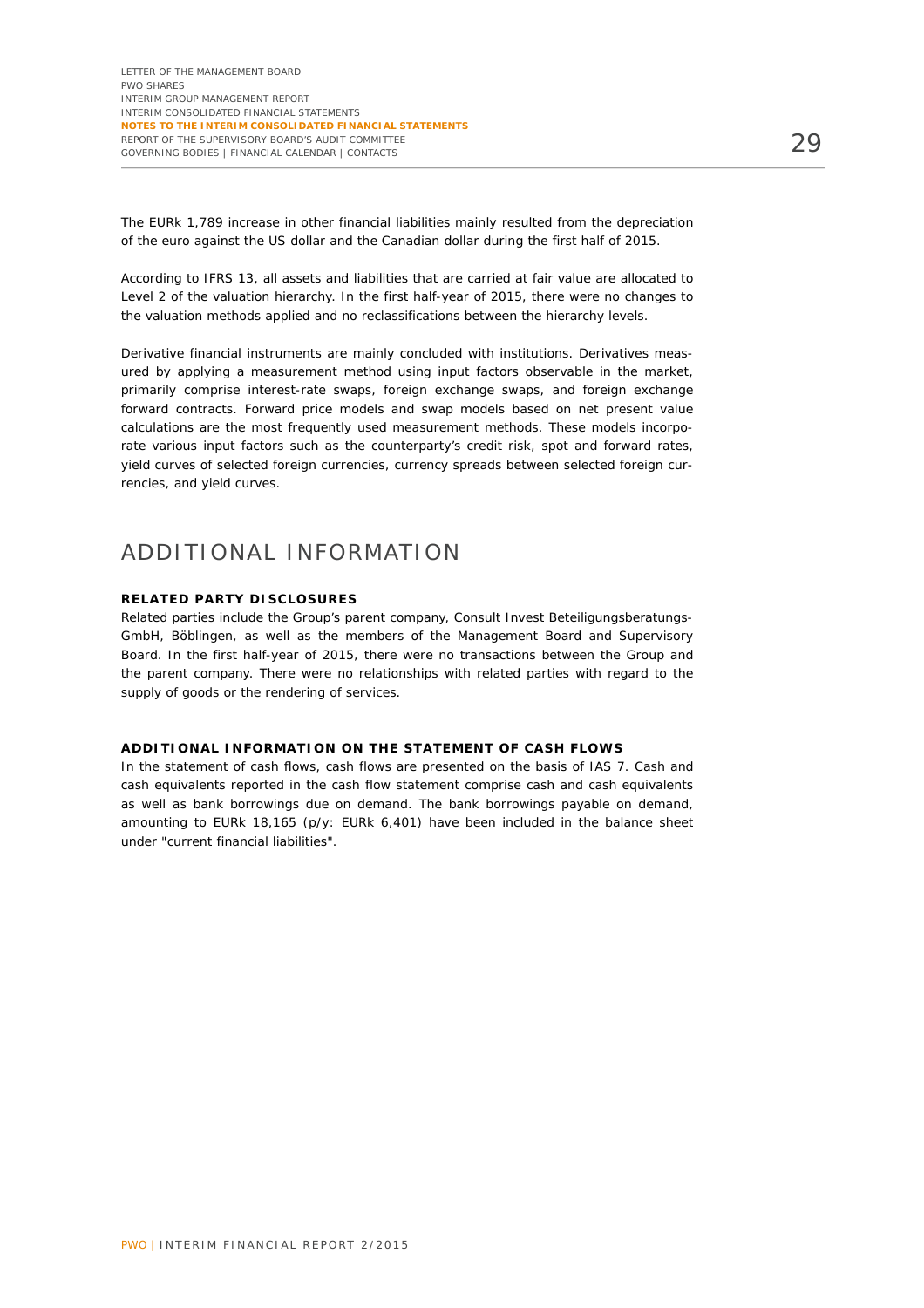#### **SEGMENT REPORTING**

| <b>SEGMENT INFORMATION</b><br><b>BY LOCATION</b> | Germany     | <b>Rest of</b><br>Europe | <b>NAFTA</b><br>Area | Asia        | Consolida-<br>tion effects | Group       |
|--------------------------------------------------|-------------|--------------------------|----------------------|-------------|----------------------------|-------------|
| 1st Half-Year 2015                               | <b>EURK</b> | <b>EURK</b>              | <b>EURK</b>          | <b>EURK</b> | <b>EURK</b>                | <b>EURK</b> |
| Total revenue                                    | 122.743     | 33,347                   | 46,382               | 7,801       | $\mathbf 0$                | 210,273     |
| Inter-segment revenue                            | $-6,545$    | $-1,853$                 | $-94$                | $-993$      | 0                          | $-9,485$    |
| <b>EXTERNAL REVENUE</b>                          | 116,198     | 31,494                   | 46,288               | 6,808       | 0                          | 200,788     |
| <b>TOTAL OUTPUT</b>                              | 126,180     | 33,572                   | 48,227               | 10,808      | $-9,250$                   | 209,537     |
| Other income                                     | 5,978       | 302                      | 1,292                | 2,487       | $-1,598$                   | 8,461       |
| Other expenses (aggregated)                      | 120,637     | 28,419                   | 45,133               | 12,757      | $-10,851$                  | 196,095     |
| Depreciation and amortization                    | 6,520       | 1,664                    | 3,226                | 955         | $-24$                      | 12,341      |
| <b>EARNINGS BEFORE INTEREST AND TAXES</b>        |             |                          |                      |             |                            |             |
| (EBIT)                                           | 5,001       | 3,791                    | 1,160                | $-417$      | 27                         | 9,562       |
| Interest income                                  | 1,394       | 46                       | 0                    | 1           | $-1,387$                   | 54          |
| Interest expenses                                | 2,145       | 560                      | 890                  | 733         | $-1,387$                   | 2,941       |
| <b>EARNINGS BEFORE TAXES (EBT)</b>               | 4,250       | 3,277                    | 270                  | $-1,149$    | 27                         | 6,675       |
| Income taxes                                     | 1,641       | 123                      | 204                  | $\mathbf 0$ | 32                         | 2,000       |
| <b>NET INCOME FOR THE PERIOD</b>                 | 2,609       | 3,154                    | 66                   | $-1,149$    | -5                         | 4,675       |
| Assets                                           | 192,553     | 86,637                   | 76,943               | 52,073      | $-41,051$                  | 367,155     |
| of which non-current assets                      | 69,085      | 41,033                   | 40,751               | 34,238      | $-187$                     | 184,920     |
| Liabilities                                      | 35,398      | 42,509                   | 50,761               | 49,835      | 87,689                     | 266,192     |
| Investments                                      | 4,427       | 7,768                    | 1,156                | 2,457       | 0                          | 15,808      |

Of the reported revenues as of June 30, 2015, one individual customer accounted for slightly more than 10 percent of revenues, spread across all of the segments. As of June 30, 2014, no customers were identified with whom the Group had achieved 10 percent or more of revenues.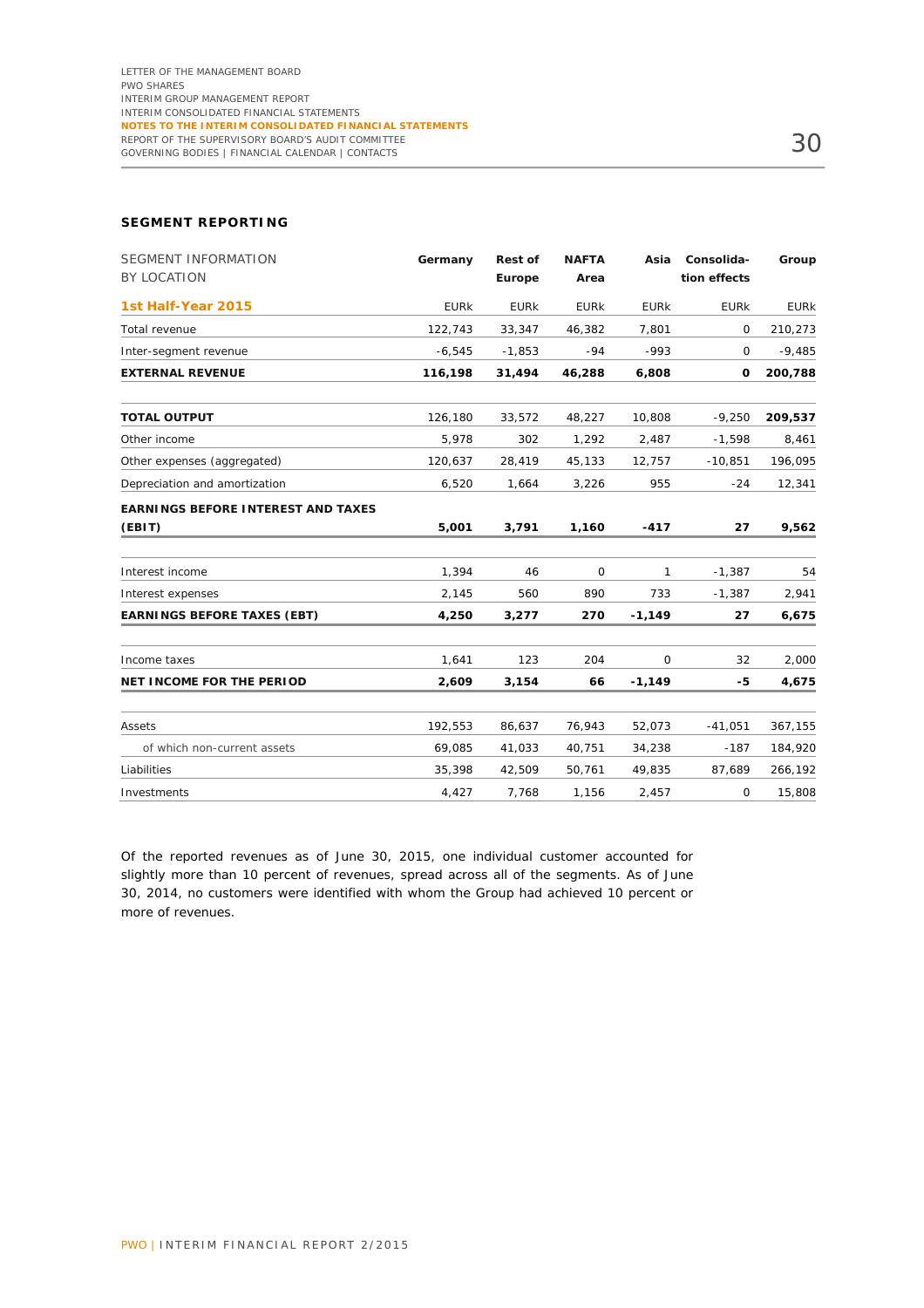#### **SEGMENT REPORTING**

| <b>SEGMENT INFORMATION</b><br>BY LOCATION | Germany     | <b>Rest of</b><br>Europe | <b>NAFTA</b><br>Area | Asia        | Consolida-<br>tion effects | Group       |
|-------------------------------------------|-------------|--------------------------|----------------------|-------------|----------------------------|-------------|
| 1st Half-Year 2014                        | <b>EURK</b> | <b>EURK</b>              | <b>EURK</b>          | <b>EURK</b> | <b>EURK</b>                | <b>EURK</b> |
| Total revenue                             | 127,328     | 26,728                   | 42,774               | 6,785       | 0                          | 203,615     |
| Inter-segment revenue                     | $-6,117$    | $-1,517$                 | $-73$                | $-1,161$    | 0                          | $-8,868$    |
| <b>EXTERNAL REVENUE</b>                   | 121,211     | 25,211                   | 42,701               | 5,624       | 0                          | 194,747     |
| <b>TOTAL OUTPUT</b>                       | 129,169     | 28,662                   | 42,437               | 7,524       | $-8,862$                   | 198,930     |
| Other income                              | 1,773       | 200                      | 514                  | 401         | $-1,049$                   | 1,839       |
| Other expenses (aggregated)               | 118,084     | 23,854                   | 38,987               | 7,972       | $-9,898$                   | 178,999     |
| Depreciation and amortization             | 6,449       | 1,456                    | 2,592                | 645         | $-127$                     | 11,015      |
| <b>EARNINGS BEFORE INTEREST AND TAXES</b> |             |                          |                      |             |                            |             |
| (EBIT)                                    | 6,409       | 3,552                    | 1,372                | $-692$      | 114                        | 10,755      |
| Interest income                           | 392         | 2                        | $\mathbf 0$          | 2           | $-383$                     | 33          |
| Interest expenses                         | 1,978       | 497                      | 552                  | 384         | $-383$                     | 3,028       |
| <b>EARNINGS BEFORE TAXES (EBT)</b>        | 4,823       | 3,077                    | 820                  | $-1,074$    | 114                        | 7,760       |
| Income taxes                              | 1,748       | 85                       | 449                  | $\Omega$    | $-10$                      | 2,272       |
| <b>NET INCOME FOR THE PERIOD</b>          | 3,075       | 2,992                    | 371                  | $-1,074$    | 124                        | 5,488       |
| Assets                                    | 194,139     | 58,015                   | 68,683               | 39,392      | $-28,950$                  | 331,279     |
| of which non-current assets               | 69,392      | 26,127                   | 37,486               | 24,902      | $-61$                      | 157,846     |
| Liabilities                               | 22,435      | 18,265                   | 24,413               | 43,846      | 124,697                    | 233,656     |
| Investments                               | 8,460       | 989                      | 2,983                | 308         | 0                          | 12,740      |

|                                        | Germany     | <b>Rest of</b><br>Europe | <b>NAFTA</b><br>Area | Asia        | Consolida-<br>tion effects | Group       |
|----------------------------------------|-------------|--------------------------|----------------------|-------------|----------------------------|-------------|
|                                        | <b>EURK</b> | <b>EURK</b>              | <b>EURK</b>          | <b>EURK</b> | <b>EURK</b>                | <b>EURK</b> |
| Segment assets as of December 31, 2014 | 187.189     | 74.266                   | 69.623               | 46.218      | $-35.836$                  | 341,460     |
| of which non-current assets            | 71.184      | 34,930                   | 40.362               | 30.133      | $-212$                     | 176.397     |
| Segment assets as of December 31, 2013 | 159.472     | 50.622                   | 63.155               | 41.856      | $-15.721$                  | 299,384     |
| of which non-current assets            | 67.382      | 26.632                   | 36,850               | 25,609      | $-189$                     | 156,284     |

#### **EVENTS SUBSEQUENT TO THE BALANCE SHEET DATE**

No significant events that require reporting have occurred after the balance sheet date.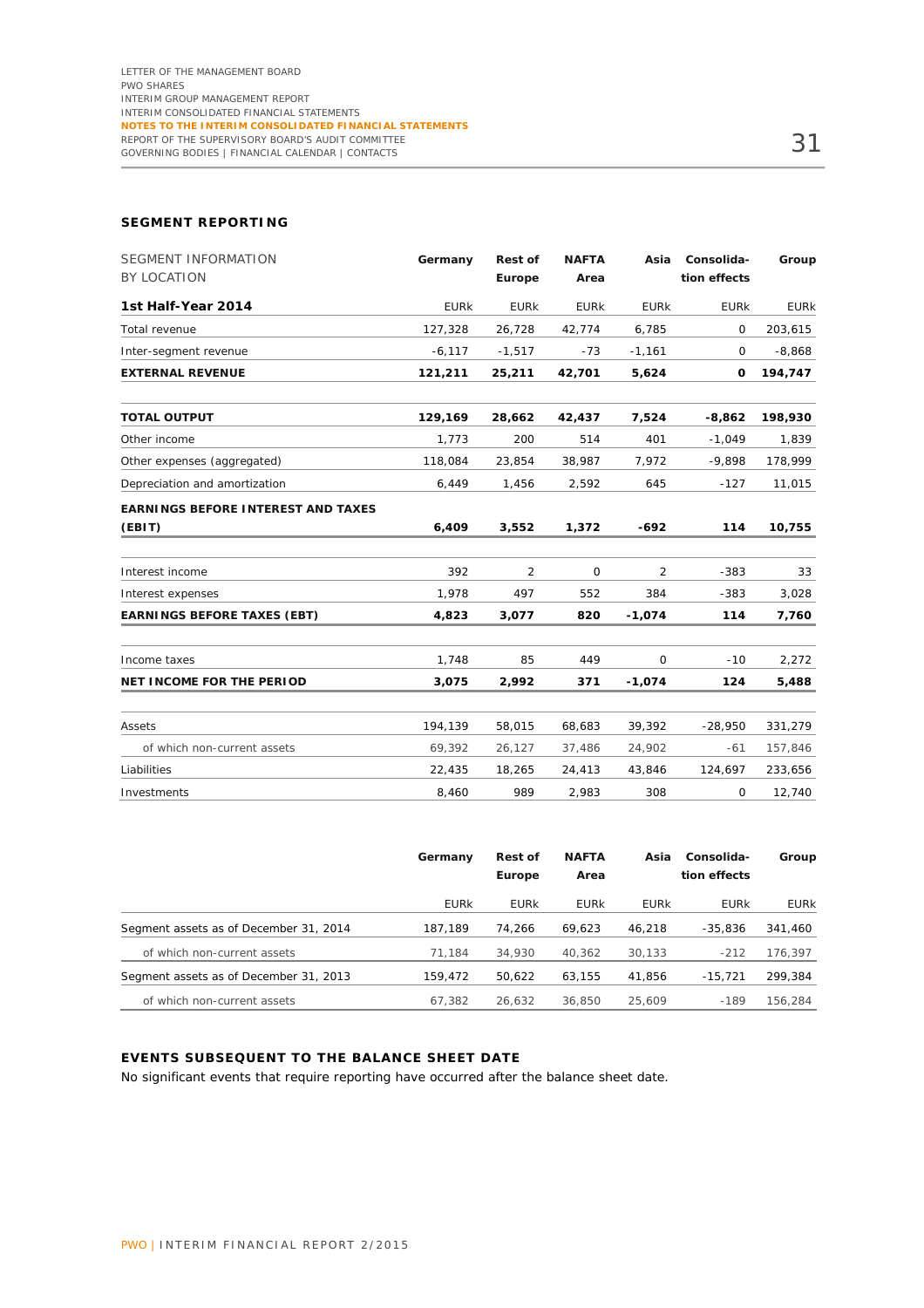# **REPORT OF THE SUPERVISORY BOARD'S AUDIT COMMITTEE**

The interim financial report for the second quarter and first half-year of 2015 was presented to the Supervisory Board's Audit Committee and explained by the Management Board. The Audit Committee concurred with the interim financial report.

Oberkirch, July 23, 2015

The Chairman of the Audit Committee

Dr. Georg Hengstberger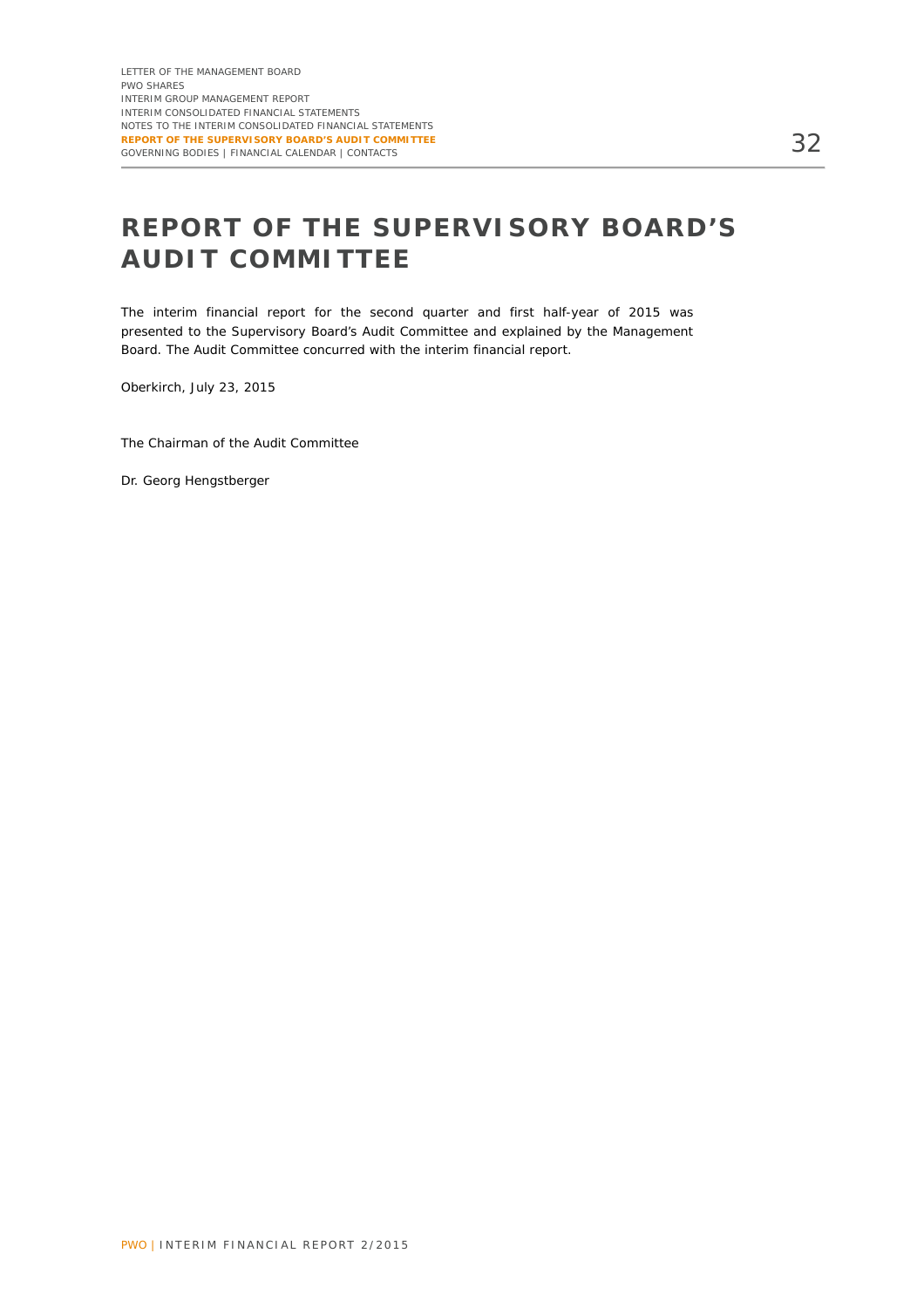# **GOVERNING BODIES FINANCIAL CALENDAR CONTACTS**

### GOVERNING BODIES

In the reporting period, the composition of the Management Board and Supervisory Board has not changed.

#### **MEMBERS OF THE MANAGEMENT BOARD**

Dr. Volker Simon (Speaker) Bernd Bartmann Dr. Winfried Blümel

#### **MEMBERS OF THE SUPERVISORY BOARD**

Dieter Maier (Chairman) Dr. Gerhard Wirth (Deputy Chairman) Dr. Georg Hengstberger Herbert König (Employee representative) Ulrich Ruetz Franz Schmidt (Employee representative)

### FINANCIAL CALENDAR

**04/11/2015** | Interim financial report 3rd Quarter/9 Months of 2015 **Nov. 2015** | German Equity Forum, Frankfurt am Main **19/04/2016**| Presentation of the 2015 Annual Report **04/05/2016**| Interim financial report 1st Quarter of 2016 **31/05/2016**| Annual General Meeting 2016

### CONTACTS

Bernd Bartmann | Member of the Board (Administration & Finance) Telephone: +49 7802 84-347 | Email: ir@progress-werk.de

Charlotte Frenzel | Investor Relations Telephone: +49 7802 84-844 | Email: ir@progress-werk.de

Progress-Werk Oberkirch AG Industriestraße 8 77704 Oberkirch www.progress-werk.de